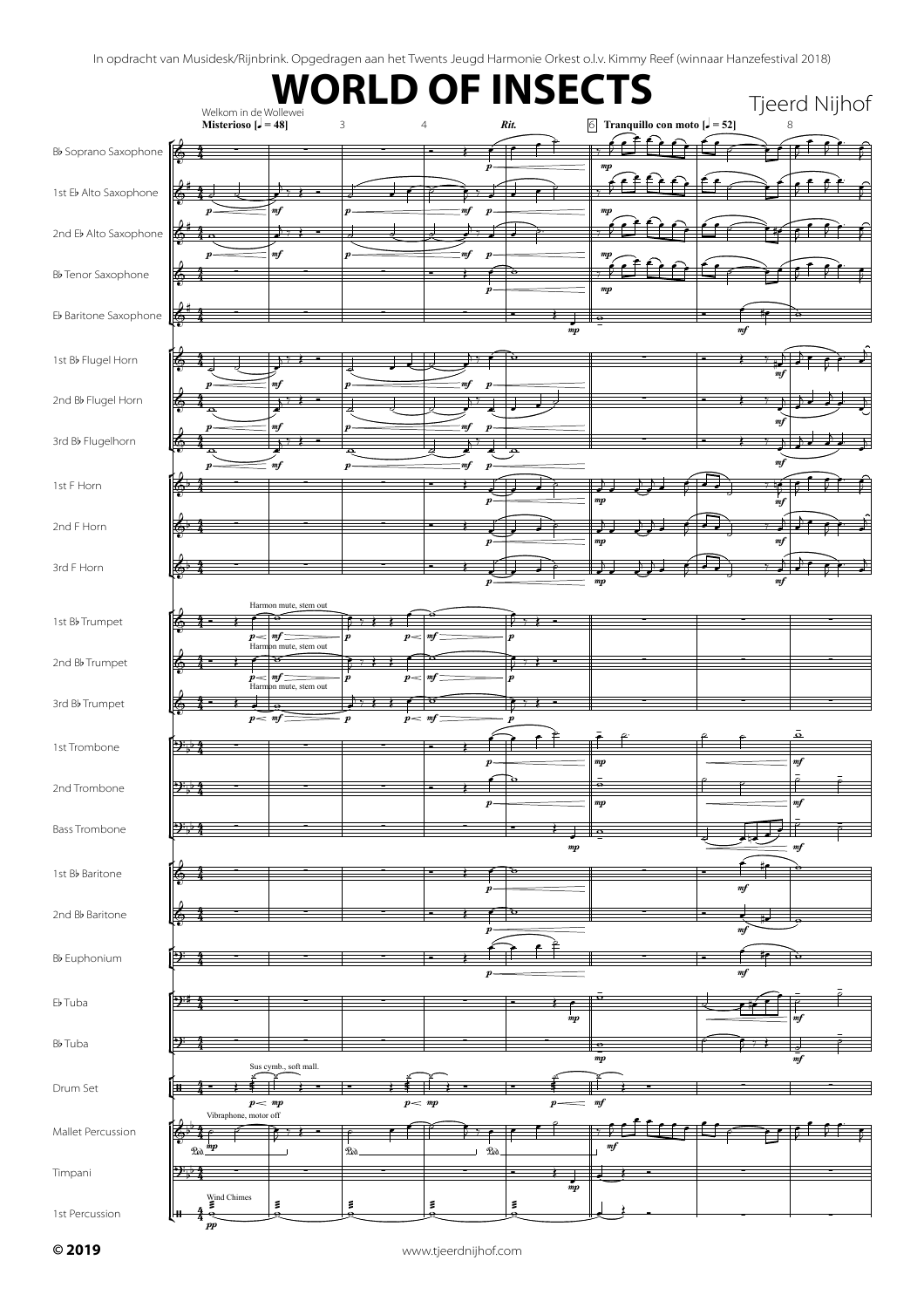|             | $\mathsf{G}$                 | 10                               | 11       | $12$                    | 13               | $Rit$ .          | $\boxed{15}$ $\boxed{J}$ = 48] |               |
|-------------|------------------------------|----------------------------------|----------|-------------------------|------------------|------------------|--------------------------------|---------------|
| S. Sax.     | 佑                            |                                  |          |                         |                  |                  |                                | 湰             |
| 1st A. Sax. |                              | $\sqrt{np}$                      |          | í f                     |                  |                  |                                | 车             |
|             |                              | $\it mp$                         |          |                         |                  |                  |                                |               |
| 2nd A. Sax. |                              | $\sqrt{np}$                      |          |                         |                  |                  |                                |               |
| T. Sax.     |                              |                                  |          |                         |                  |                  | $\hat{z}$ f                    | 4             |
|             |                              | $\sqrt{np}$                      |          |                         |                  |                  |                                |               |
| B. Sax.     | 6                            | $\boldsymbol{m}{\boldsymbol{p}}$ | m f      |                         |                  |                  | $\frac{d}{m}$                  | 莑             |
| 1st Fl. Hn. | Þе                           |                                  |          |                         |                  |                  | ó                              |               |
|             | <b>To</b>                    | $\bar{m p}$                      |          |                         | mр               | ◢                |                                | 4             |
| 2nd Fl. Hn. | ⊙                            | $\frac{2}{mp}$                   |          |                         |                  |                  |                                |               |
| 3rd Fl. Hn. |                              |                                  |          |                         | тp               |                  |                                |               |
|             | 晦                            | $\frac{\Theta}{\bar{mp}}$        |          |                         |                  |                  |                                |               |
| $1$ st Hn.  | $\frac{1}{2}$<br>6           |                                  |          |                         |                  |                  |                                |               |
|             |                              | $\boldsymbol{m}{\boldsymbol{p}}$ |          |                         |                  |                  |                                |               |
| 2nd Hn.     |                              | ♪.<br>$\binom{mp}{m}$            |          |                         |                  |                  |                                | 圭             |
| 3rd Hn.     | է                            |                                  |          |                         |                  |                  |                                | ₹             |
|             |                              | $\sqrt{m}p$                      |          |                         |                  |                  | $p-$                           |               |
| $1$ st Tpt. |                              | Open                             |          |                         |                  |                  |                                | 隆             |
|             |                              |                                  | Oper     |                         |                  |                  |                                |               |
| 2nd Tpt.    |                              |                                  | Oper     |                         |                  |                  |                                | 圭             |
| 3rd Tpt.    |                              |                                  |          | ≠                       |                  |                  |                                |               |
|             |                              | ē                                |          |                         |                  |                  |                                |               |
| 1st Tbn.    | $2\frac{1}{2}$               | $\boxed{np}$                     |          |                         |                  |                  | $\boldsymbol{p}$               | 隆             |
| 2nd Tbn.    | $\mathfrak{D}^{\mathrm{be}}$ |                                  |          |                         |                  |                  |                                | $\frac{4}{4}$ |
|             |                              | $\it mp$                         |          |                         |                  |                  |                                |               |
| B. Tbn.     |                              | $\bar{m}$                        |          |                         |                  |                  | $\frac{d}{m}$                  |               |
| 1st Bari.   |                              |                                  |          |                         |                  |                  |                                | 葏             |
|             |                              | тp                               | $\it mf$ |                         |                  |                  |                                |               |
| 2nd Bari.   |                              | $\mathfrak{m}p$                  | mf       |                         |                  | $\boldsymbol{p}$ | ಕ<br>$\boldsymbol{p}$          |               |
| Euph.       |                              |                                  |          |                         |                  | $\mathbf{a}$     |                                |               |
|             |                              | $\boldsymbol{m}$                 | $\it mf$ |                         |                  | $\pmb{p}$        | $\boldsymbol{p}$               |               |
| $Eb$ Tb.    | <del>9≢ le</del>             | $\mathbf \sigma$<br>$\sqrt{np}$  |          | $\overline{\mathbb{Q}}$ |                  |                  |                                | 葦             |
| $Bb$ Tb.    |                              |                                  |          |                         |                  |                  | $\mathcal{L}$                  |               |
|             |                              | $\it mp$                         |          |                         |                  |                  |                                |               |
| Dr.         | $\bf{H}$                     |                                  |          |                         |                  |                  |                                | 誰             |
|             |                              |                                  |          |                         |                  |                  |                                |               |
| Mall.       |                              |                                  |          |                         | $\boldsymbol{p}$ |                  | $\frac{mp}{2}$                 | 湰             |
| Timp.       | $2+$                         |                                  |          |                         |                  |                  |                                |               |
|             |                              |                                  |          |                         |                  |                  | $\frac{m}{m}$<br>Sus cymb.     |               |
| 1st Perc.   | f⊬⊪                          |                                  |          |                         |                  |                  | $p\rightleftharpoons$          |               |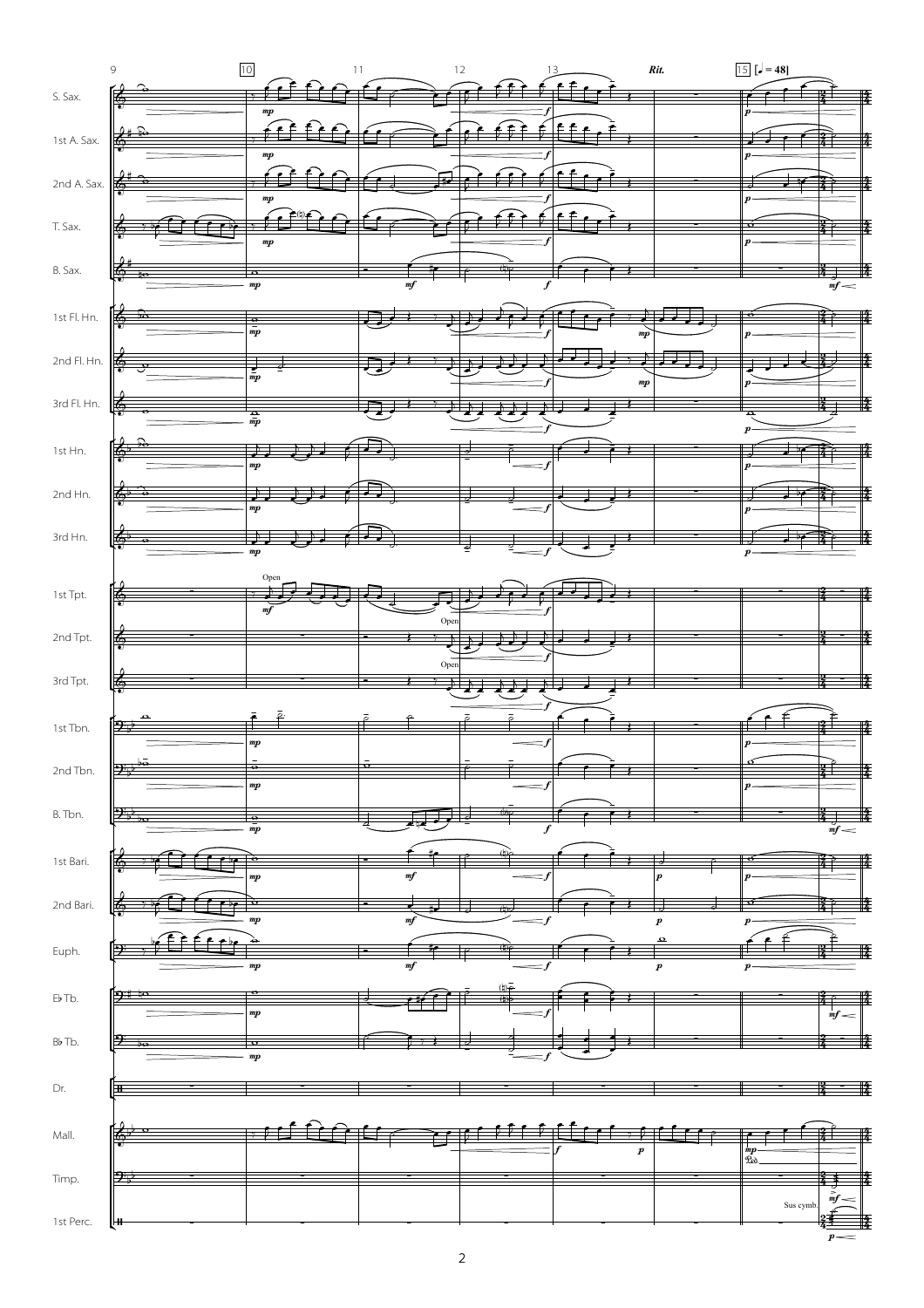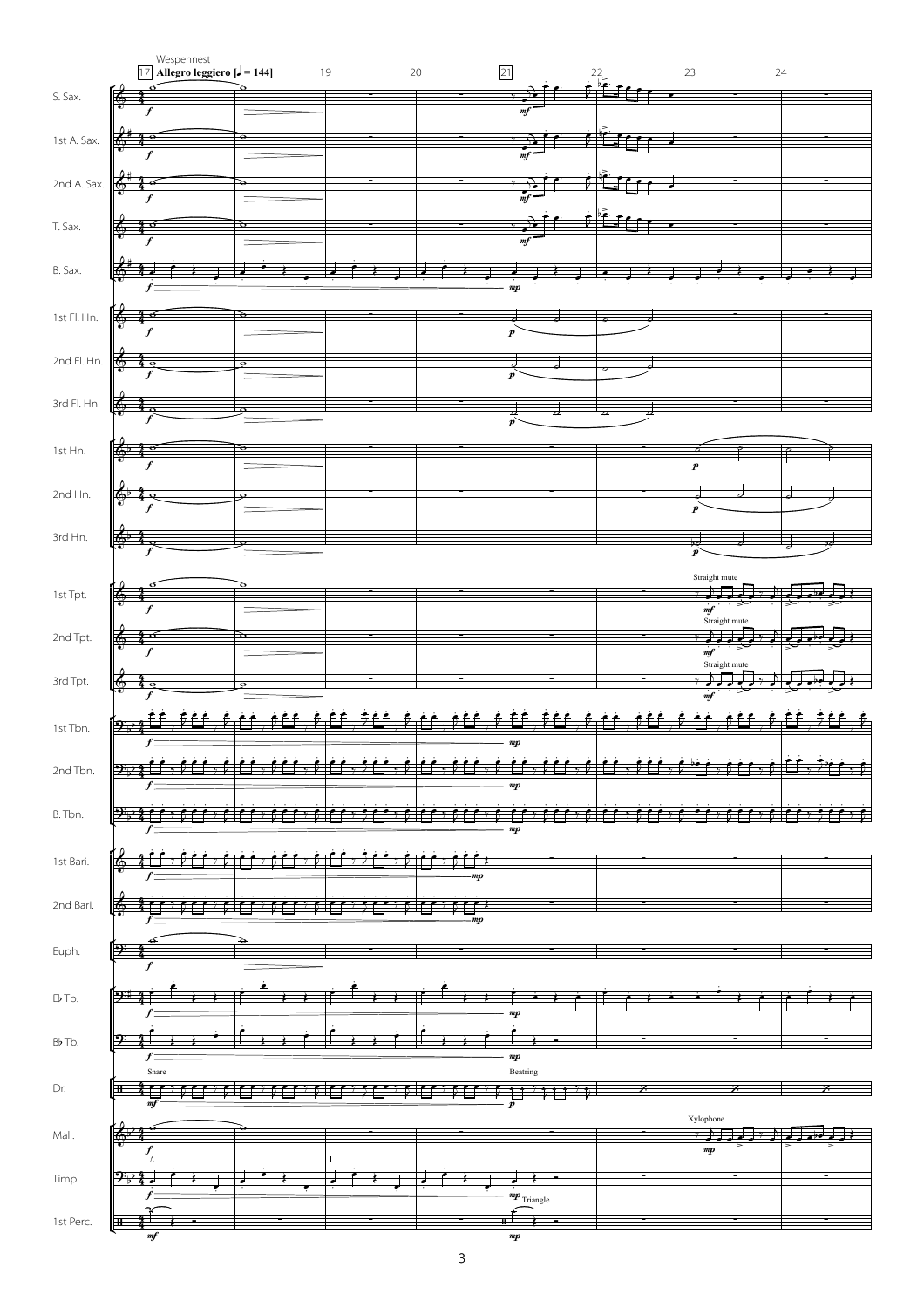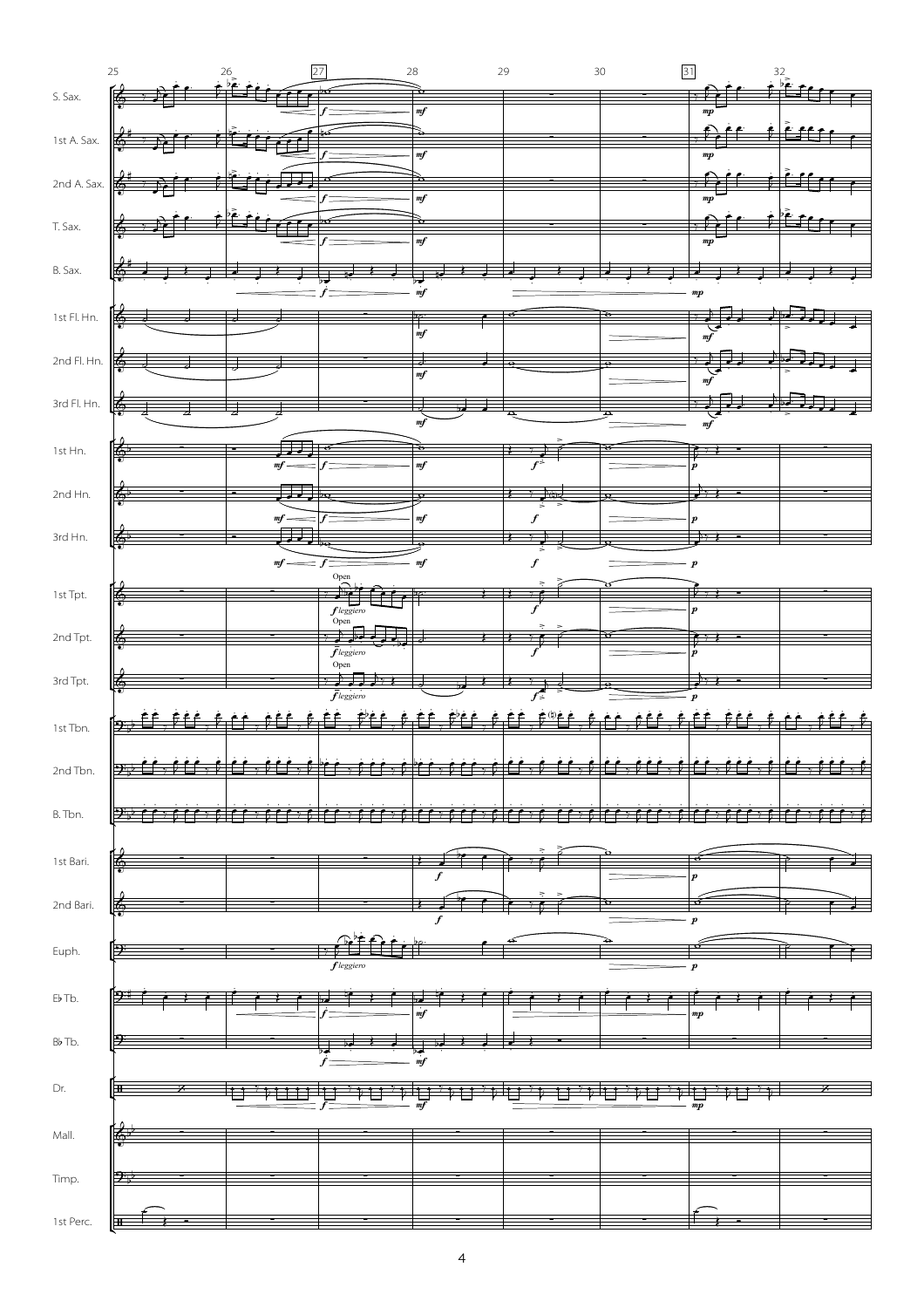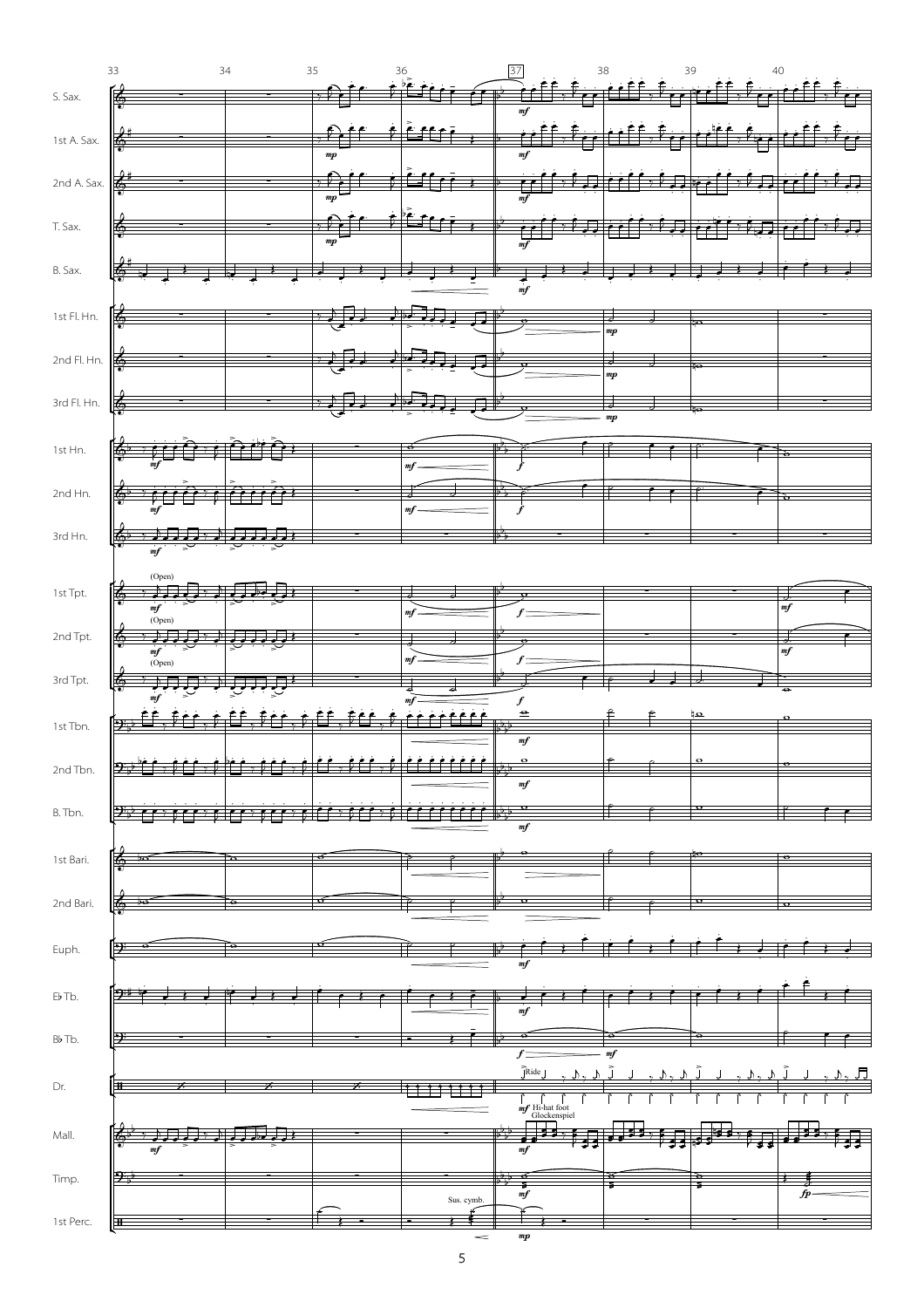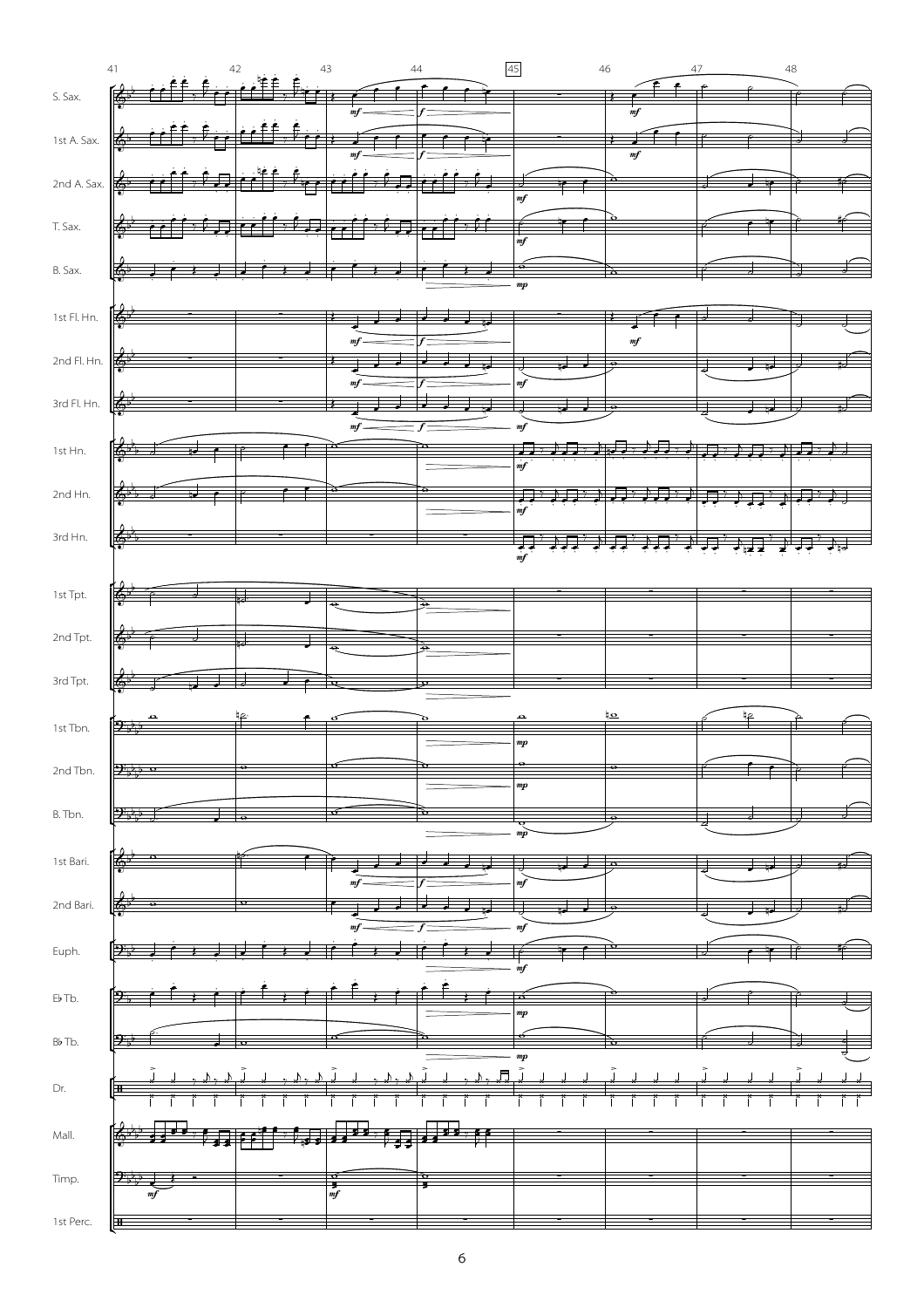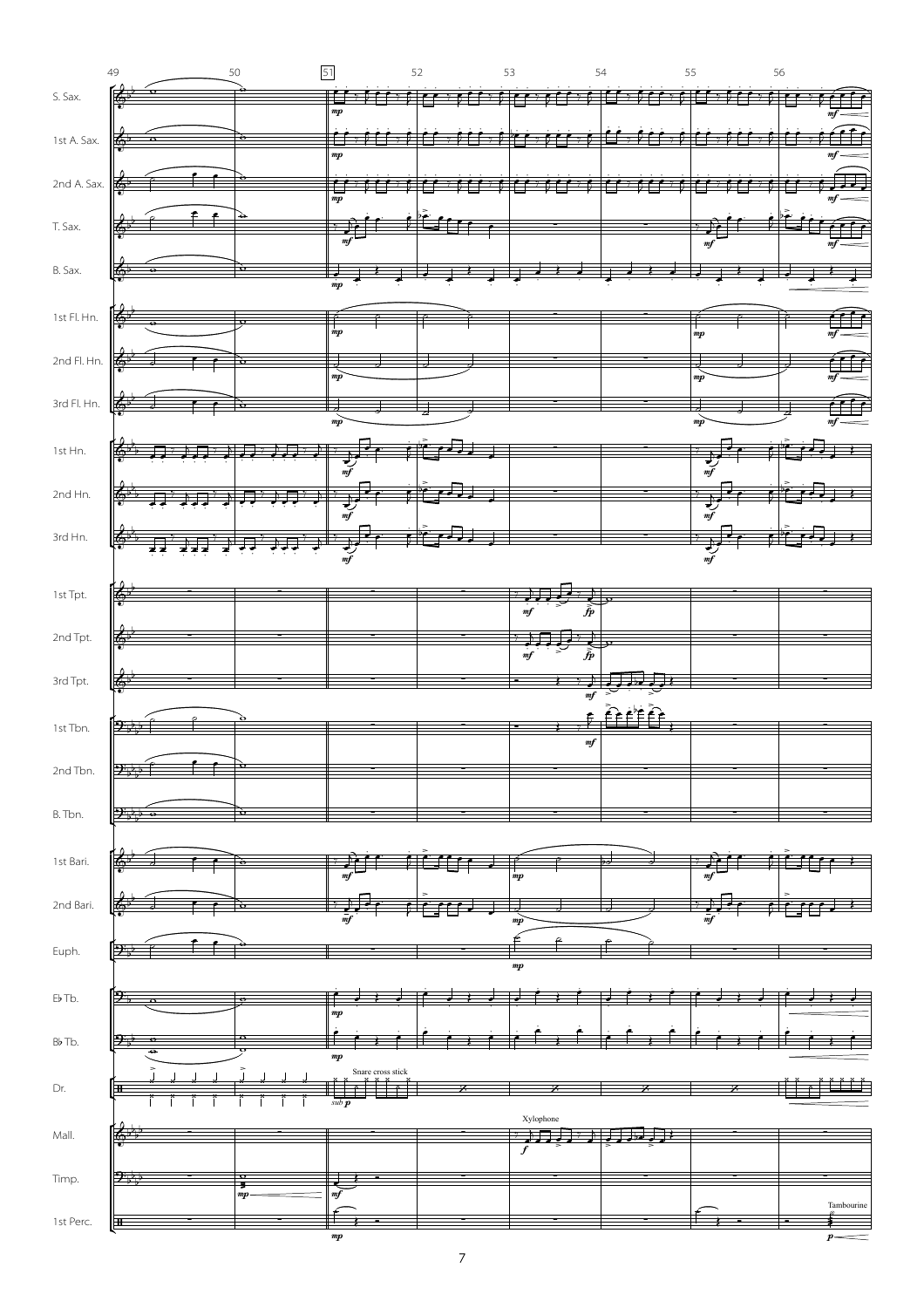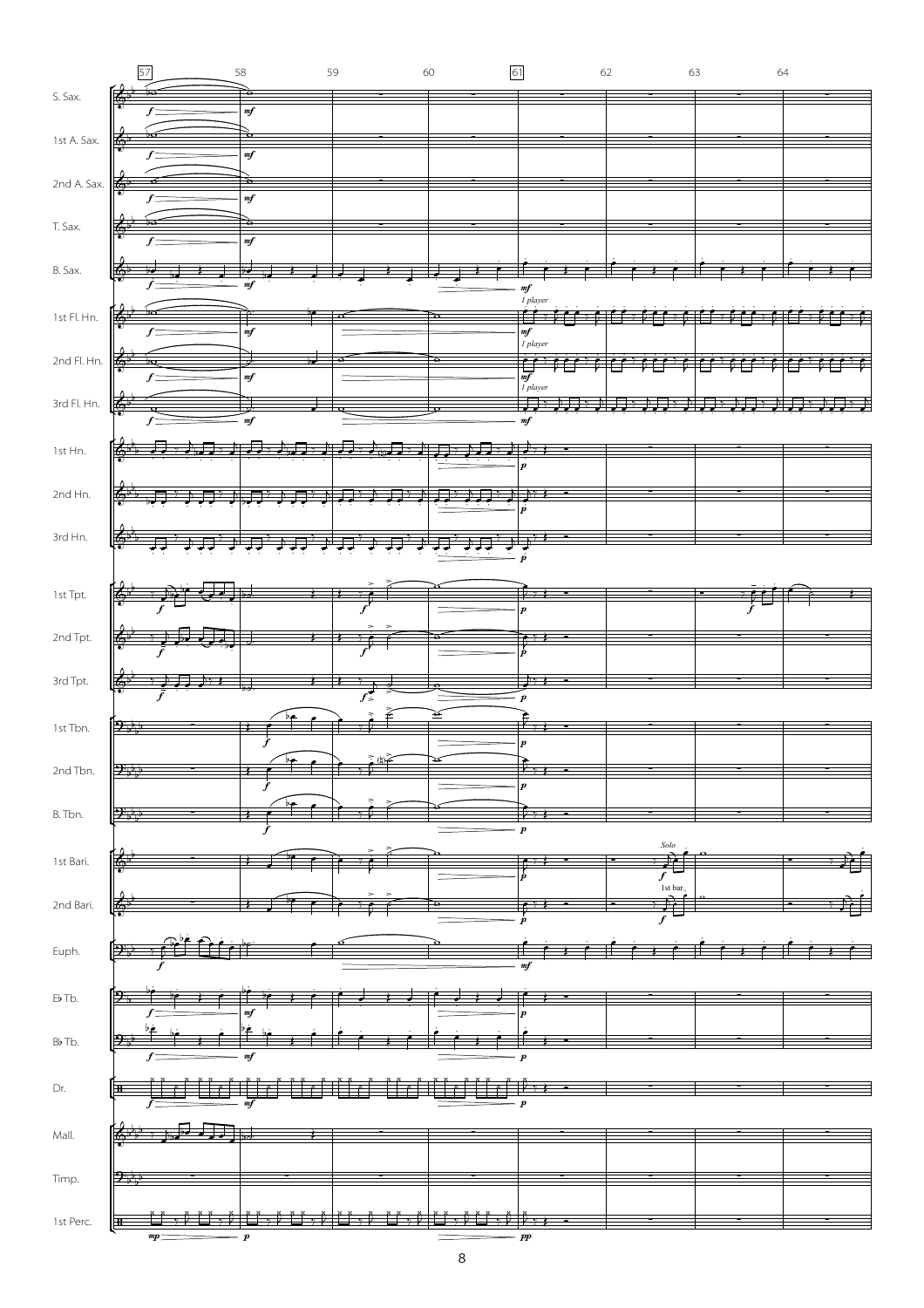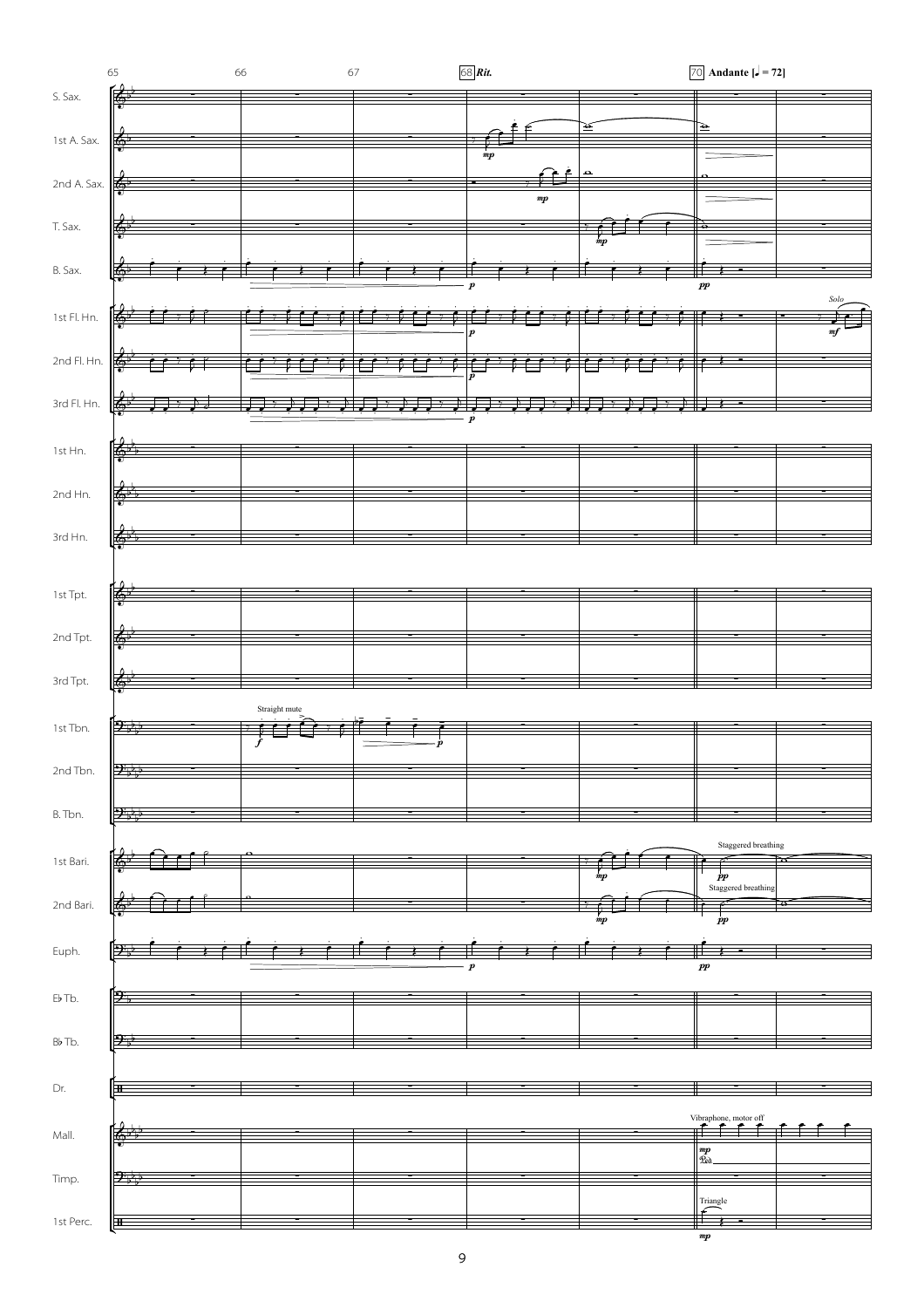|                     | 72                                                             | 73<br>74                                                                                                                                                                                                                                                                | 75        |                                                                                                                                                                                                                                                                                                                                                     | $\boxed{76}$                           | $77\,$ | $Rit$ . |                |
|---------------------|----------------------------------------------------------------|-------------------------------------------------------------------------------------------------------------------------------------------------------------------------------------------------------------------------------------------------------------------------|-----------|-----------------------------------------------------------------------------------------------------------------------------------------------------------------------------------------------------------------------------------------------------------------------------------------------------------------------------------------------------|----------------------------------------|--------|---------|----------------|
| S. Sax.             | क्रिके                                                         |                                                                                                                                                                                                                                                                         |           |                                                                                                                                                                                                                                                                                                                                                     |                                        |        |         |                |
| 1st A. Sax.         | 6                                                              |                                                                                                                                                                                                                                                                         |           | $\begin{picture}(180,10) \put(0,0){\line(1,0){10}} \put(15,0){\line(1,0){10}} \put(15,0){\line(1,0){10}} \put(15,0){\line(1,0){10}} \put(15,0){\line(1,0){10}} \put(15,0){\line(1,0){10}} \put(15,0){\line(1,0){10}} \put(15,0){\line(1,0){10}} \put(15,0){\line(1,0){10}} \put(15,0){\line(1,0){10}} \put(15,0){\line(1,0){10}} \put(15,0){\line($ |                                        |        |         | ₩              |
|                     |                                                                |                                                                                                                                                                                                                                                                         |           |                                                                                                                                                                                                                                                                                                                                                     | p                                      |        |         |                |
| 2nd A.Sax.          | 倭                                                              |                                                                                                                                                                                                                                                                         |           |                                                                                                                                                                                                                                                                                                                                                     | p                                      |        |         | ≝              |
| T. Sax.             |                                                                | $\equiv$                                                                                                                                                                                                                                                                |           |                                                                                                                                                                                                                                                                                                                                                     |                                        |        |         | 犨              |
|                     |                                                                |                                                                                                                                                                                                                                                                         |           |                                                                                                                                                                                                                                                                                                                                                     | p                                      |        |         |                |
| B. Sax.             | ķ.                                                             |                                                                                                                                                                                                                                                                         |           |                                                                                                                                                                                                                                                                                                                                                     |                                        |        |         | नि म           |
| 1st Fl. Hn.         | ⊯≸                                                             | $\hat{r}$ , $\hat{r}$ , $\hat{r}$ , $\hat{r}$ , $\hat{r}$ , $\hat{r}$ , $\hat{r}$ , $\hat{r}$ , $\hat{r}$ , $\hat{r}$ , $\hat{r}$ , $\hat{r}$ , $\hat{r}$ , $\hat{r}$ , $\hat{r}$ , $\hat{r}$ , $\hat{r}$ , $\hat{r}$ , $\hat{r}$ , $\hat{r}$ , $\hat{r}$ , $\hat{r}$ , |           | $\sim$                                                                                                                                                                                                                                                                                                                                              | $\it All$<br>⊺∝                        |        |         | 犨              |
|                     |                                                                |                                                                                                                                                                                                                                                                         |           |                                                                                                                                                                                                                                                                                                                                                     | $\boldsymbol{p}$<br>$\boldsymbol{All}$ |        |         |                |
| 2nd Fl. Hn. $\vert$ | €                                                              | $\sim$ $\sim$ $\sim$ $\sim$                                                                                                                                                                                                                                             |           |                                                                                                                                                                                                                                                                                                                                                     | ≅<br>p                                 |        |         | ≝              |
| 3rd Fl. Hn.         | €                                                              |                                                                                                                                                                                                                                                                         |           |                                                                                                                                                                                                                                                                                                                                                     | All                                    |        |         | 犨              |
|                     |                                                                |                                                                                                                                                                                                                                                                         |           |                                                                                                                                                                                                                                                                                                                                                     |                                        |        |         |                |
| 1st Hn.             | $\mathbb{Z}^2$<br>$\mathcal{F} = \mathcal{F} \cup \mathcal{F}$ | ≂                                                                                                                                                                                                                                                                       |           |                                                                                                                                                                                                                                                                                                                                                     |                                        |        |         | ≞              |
| $2nd Hn.$           |                                                                |                                                                                                                                                                                                                                                                         |           |                                                                                                                                                                                                                                                                                                                                                     |                                        |        |         | "‡≣            |
|                     |                                                                |                                                                                                                                                                                                                                                                         |           |                                                                                                                                                                                                                                                                                                                                                     |                                        |        |         |                |
| 3rd Hn.             | $\overline{\mathbb{G}}$<br>$\sim$ $\sim$                       |                                                                                                                                                                                                                                                                         |           |                                                                                                                                                                                                                                                                                                                                                     |                                        |        |         | ≞              |
| 1st Tpt.            |                                                                |                                                                                                                                                                                                                                                                         |           |                                                                                                                                                                                                                                                                                                                                                     |                                        |        |         | 峼              |
|                     |                                                                |                                                                                                                                                                                                                                                                         |           |                                                                                                                                                                                                                                                                                                                                                     |                                        |        |         |                |
| 2nd Tpt.            |                                                                |                                                                                                                                                                                                                                                                         |           |                                                                                                                                                                                                                                                                                                                                                     |                                        |        |         | 羋              |
| 3rd Tpt.            | $\Phi$                                                         |                                                                                                                                                                                                                                                                         |           |                                                                                                                                                                                                                                                                                                                                                     |                                        |        |         | 犨              |
|                     |                                                                |                                                                                                                                                                                                                                                                         |           |                                                                                                                                                                                                                                                                                                                                                     |                                        |        |         |                |
| 1st Tbn.            | 2, 1                                                           |                                                                                                                                                                                                                                                                         |           |                                                                                                                                                                                                                                                                                                                                                     |                                        |        |         | ≛≣             |
| 2nd Tbn.            | $\mathfrak{p}_{\mathbb{N}^*}$                                  |                                                                                                                                                                                                                                                                         |           |                                                                                                                                                                                                                                                                                                                                                     |                                        |        |         | Ξ              |
|                     |                                                                |                                                                                                                                                                                                                                                                         |           |                                                                                                                                                                                                                                                                                                                                                     |                                        |        |         |                |
| B. Tbn.             | $\mathfrak{I} \not \models$                                    |                                                                                                                                                                                                                                                                         |           |                                                                                                                                                                                                                                                                                                                                                     |                                        |        |         | $\frac{1}{2}$  |
| 1st Bari.           |                                                                | $\frac{1}{\alpha}$                                                                                                                                                                                                                                                      | $\bullet$ |                                                                                                                                                                                                                                                                                                                                                     |                                        |        |         | ≛              |
|                     |                                                                |                                                                                                                                                                                                                                                                         |           |                                                                                                                                                                                                                                                                                                                                                     |                                        |        |         | ᢞ              |
| 2nd Bari.           | $\Phi$                                                         |                                                                                                                                                                                                                                                                         |           |                                                                                                                                                                                                                                                                                                                                                     |                                        |        |         |                |
| Euph.               | $\mathfrak{P}$                                                 |                                                                                                                                                                                                                                                                         |           | $rac{Solo}{\frac{1}{2}}$<br>$\it mf$                                                                                                                                                                                                                                                                                                                |                                        |        |         | $\mathbb{R}^+$ |
|                     | Э,                                                             |                                                                                                                                                                                                                                                                         |           |                                                                                                                                                                                                                                                                                                                                                     |                                        |        |         | 諈              |
| $Eb$ Tb.            |                                                                |                                                                                                                                                                                                                                                                         |           |                                                                                                                                                                                                                                                                                                                                                     |                                        |        |         |                |
| Bb Tb.              | $\mathcal{P}^+$                                                |                                                                                                                                                                                                                                                                         |           |                                                                                                                                                                                                                                                                                                                                                     |                                        |        |         | 桂              |
| Dr.                 | 표                                                              |                                                                                                                                                                                                                                                                         |           |                                                                                                                                                                                                                                                                                                                                                     |                                        |        |         | Ξ              |
|                     |                                                                |                                                                                                                                                                                                                                                                         |           |                                                                                                                                                                                                                                                                                                                                                     |                                        |        |         |                |
| Mall.               |                                                                |                                                                                                                                                                                                                                                                         |           |                                                                                                                                                                                                                                                                                                                                                     |                                        |        |         | ⊫              |
| Timp.               | $2\,\rightarrow$                                               |                                                                                                                                                                                                                                                                         |           |                                                                                                                                                                                                                                                                                                                                                     |                                        |        |         | $^{\prime}$    |
|                     |                                                                |                                                                                                                                                                                                                                                                         |           |                                                                                                                                                                                                                                                                                                                                                     |                                        |        |         |                |
| 1st Perc.           | 正                                                              |                                                                                                                                                                                                                                                                         |           |                                                                                                                                                                                                                                                                                                                                                     |                                        |        |         |                |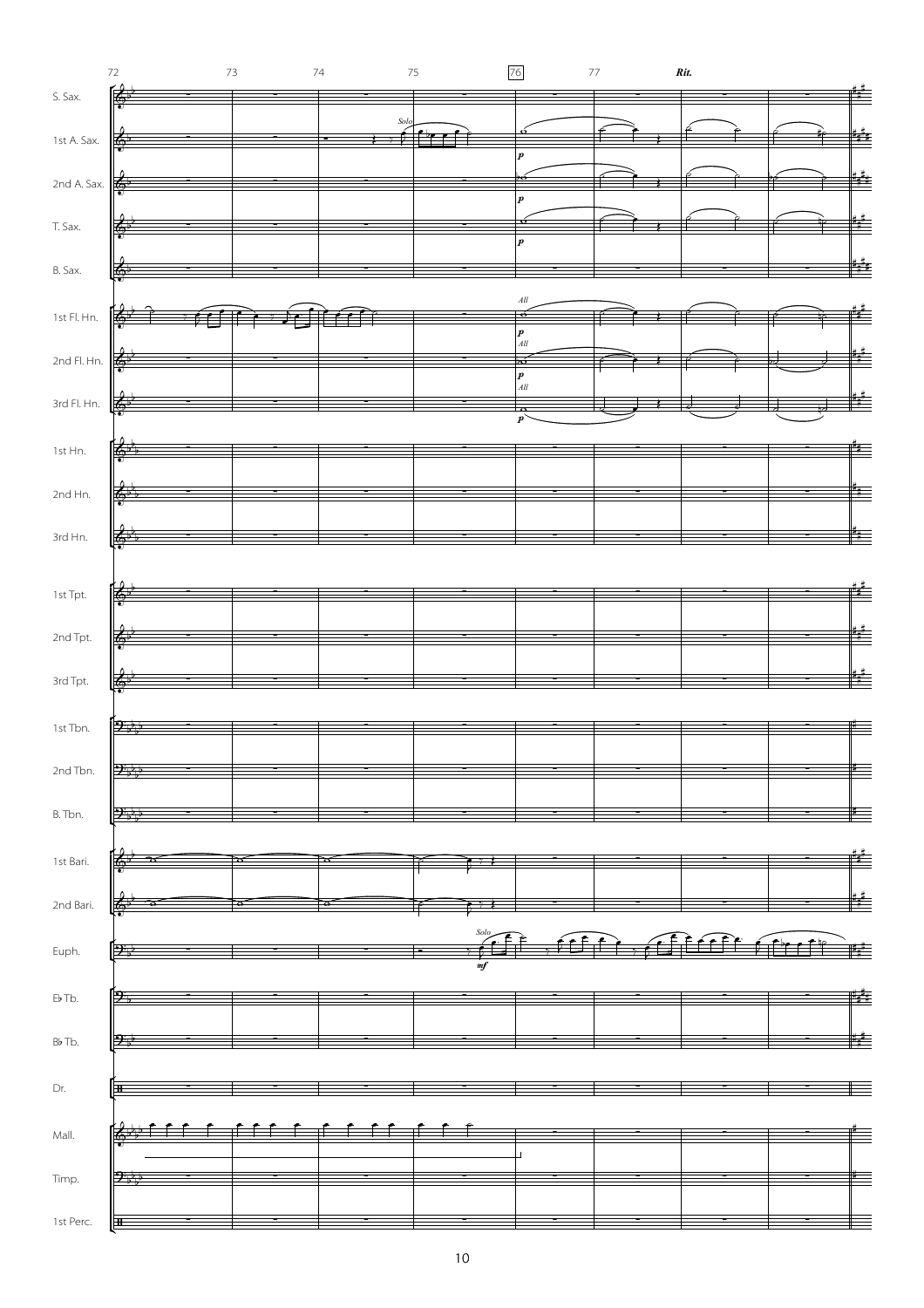|                                                         |                  | Vlinderliefde<br>80 <b>A tempo</b> $\begin{bmatrix} 1 \\ \end{bmatrix} = 72$ |                 | 82                    | 83               | 84               | 85                                  | 86                      |
|---------------------------------------------------------|------------------|------------------------------------------------------------------------------|-----------------|-----------------------|------------------|------------------|-------------------------------------|-------------------------|
|                                                         |                  |                                                                              |                 |                       |                  |                  |                                     |                         |
| S. Sax.                                                 |                  |                                                                              |                 |                       |                  |                  |                                     |                         |
|                                                         |                  |                                                                              |                 |                       |                  |                  |                                     | $\boldsymbol{p}$        |
|                                                         |                  |                                                                              |                 |                       |                  |                  |                                     |                         |
| 1st A. Sax.                                             |                  |                                                                              |                 |                       |                  |                  |                                     |                         |
|                                                         | m f              |                                                                              | pp              |                       |                  |                  |                                     | $\boldsymbol{v}$        |
|                                                         |                  |                                                                              |                 |                       |                  |                  |                                     |                         |
| 2nd A. Sax.                                             |                  |                                                                              |                 |                       |                  |                  |                                     |                         |
|                                                         | mр               |                                                                              | $\cdot$ $pp$    |                       |                  |                  |                                     |                         |
|                                                         |                  |                                                                              |                 |                       |                  |                  |                                     |                         |
| T. Sax.                                                 |                  |                                                                              |                 |                       |                  |                  |                                     |                         |
|                                                         | mp               |                                                                              | $\cdot$ $pp$    |                       |                  |                  |                                     |                         |
|                                                         |                  |                                                                              |                 |                       |                  |                  |                                     |                         |
| B. Sax.                                                 |                  |                                                                              |                 |                       |                  |                  |                                     |                         |
|                                                         | $\boldsymbol{m}$ |                                                                              | $-pp$           |                       |                  |                  |                                     | $p-$                    |
|                                                         |                  |                                                                              |                 |                       |                  |                  |                                     |                         |
| 1st Fl. Hn.                                             |                  | P(like                                                                       |                 |                       |                  |                  |                                     |                         |
|                                                         | mf               |                                                                              | $\cdot$ pp      |                       |                  |                  |                                     |                         |
|                                                         |                  |                                                                              |                 |                       |                  |                  |                                     |                         |
| 2nd Fl. Hn.                                             | 6                |                                                                              |                 |                       |                  |                  |                                     |                         |
|                                                         | $_{mp}$          |                                                                              | $-pp$           |                       |                  |                  |                                     |                         |
|                                                         |                  |                                                                              |                 |                       |                  |                  |                                     |                         |
| 3rd Fl. Hn.                                             | 6                |                                                                              |                 |                       |                  |                  |                                     |                         |
|                                                         | $\it mp$         |                                                                              | - pp            |                       |                  |                  |                                     | $\boldsymbol{p}$        |
|                                                         |                  |                                                                              |                 |                       |                  |                  |                                     |                         |
| 1st Hn.                                                 |                  |                                                                              |                 |                       |                  |                  |                                     |                         |
|                                                         |                  |                                                                              |                 | $p^-$                 | $\boldsymbol{p}$ | $p^-$            | $\boldsymbol{p}$                    |                         |
|                                                         |                  |                                                                              |                 |                       |                  |                  |                                     |                         |
| 2nd Hn.                                                 | 6                |                                                                              |                 |                       |                  |                  |                                     | $\sigma$                |
|                                                         |                  |                                                                              |                 | $\boldsymbol{p}$      | $\boldsymbol{p}$ | $\boldsymbol{p}$ | $\bar{p}$                           | $\boldsymbol{p}$        |
|                                                         |                  |                                                                              |                 |                       |                  |                  |                                     |                         |
| 3rd Hn.                                                 | ⊕                |                                                                              |                 |                       |                  |                  |                                     | $\overline{\sigma}$     |
|                                                         |                  |                                                                              |                 | $p_{-}$               | $\boldsymbol{p}$ | $\boldsymbol{p}$ | $\frac{\overline{d}}{\overline{p}}$ | n                       |
|                                                         |                  |                                                                              |                 |                       |                  |                  |                                     |                         |
|                                                         |                  |                                                                              | $\mathit{Solo}$ |                       |                  | ರ                |                                     |                         |
| 1st Tpt.                                                |                  |                                                                              |                 |                       |                  |                  |                                     |                         |
|                                                         |                  |                                                                              | m f             |                       |                  |                  |                                     |                         |
|                                                         |                  |                                                                              |                 |                       |                  |                  |                                     |                         |
| 2nd Tpt.                                                |                  |                                                                              |                 |                       |                  |                  |                                     |                         |
|                                                         |                  |                                                                              |                 |                       |                  |                  |                                     |                         |
|                                                         |                  |                                                                              |                 |                       |                  |                  |                                     |                         |
| 3rd Tpt.                                                | €                |                                                                              |                 |                       |                  |                  |                                     |                         |
|                                                         |                  |                                                                              |                 |                       |                  |                  |                                     |                         |
|                                                         | 91               |                                                                              |                 | Open $\frac{5}{6}$ .  |                  |                  |                                     | $\overline{\mathbf{o}}$ |
| 1st Tbn.                                                |                  |                                                                              |                 |                       | ₹                | ⇉                | ₹                                   |                         |
|                                                         |                  |                                                                              |                 | $p_{-}$               | $p-$             | $p^-$            | $p^-$                               | $\boldsymbol{p}$        |
|                                                         | 9 F              |                                                                              |                 | Ť                     |                  | ₹                |                                     | $\mathbf{\sigma}$       |
| 2nd Tbn.                                                |                  |                                                                              |                 |                       |                  |                  |                                     |                         |
|                                                         |                  |                                                                              |                 | $p-$                  |                  | $p_{-}$          | $\boldsymbol{p}$                    | $\boldsymbol{p}$        |
| B. Tbn.                                                 | <del>91</del>    |                                                                              |                 |                       |                  |                  |                                     |                         |
|                                                         |                  |                                                                              |                 |                       |                  |                  |                                     | $\overline{\mathbf{c}}$ |
|                                                         |                  |                                                                              |                 |                       |                  |                  |                                     |                         |
|                                                         |                  |                                                                              |                 | $\boldsymbol{p}$      |                  |                  |                                     | $p-$                    |
|                                                         |                  |                                                                              |                 |                       |                  |                  |                                     |                         |
|                                                         | $\frac{2}{6}$    |                                                                              |                 | ₹                     |                  |                  | $\dot{\mathbf{\sigma}}$             |                         |
|                                                         |                  |                                                                              |                 | $\boldsymbol{p}$      |                  |                  |                                     |                         |
|                                                         |                  |                                                                              |                 |                       |                  |                  |                                     |                         |
|                                                         | 6                |                                                                              |                 |                       |                  |                  | ø                                   |                         |
|                                                         |                  |                                                                              |                 | $\boldsymbol{p}$      |                  |                  |                                     |                         |
|                                                         |                  |                                                                              |                 |                       |                  |                  |                                     |                         |
|                                                         | <del>94 %</del>  |                                                                              |                 |                       |                  |                  |                                     |                         |
|                                                         |                  |                                                                              |                 | $\pmb{p}$             |                  |                  |                                     |                         |
|                                                         |                  |                                                                              |                 |                       |                  |                  |                                     |                         |
|                                                         | 94,              |                                                                              |                 |                       |                  |                  | $\dot{\sigma}$                      | ⊵                       |
|                                                         |                  |                                                                              |                 | $\boldsymbol{p}$      |                  |                  |                                     |                         |
|                                                         |                  |                                                                              |                 |                       |                  |                  |                                     |                         |
|                                                         | つ早               |                                                                              |                 |                       |                  |                  |                                     |                         |
|                                                         |                  |                                                                              |                 |                       |                  |                  |                                     | $\sqrt{\ }$             |
|                                                         |                  |                                                                              |                 |                       |                  |                  |                                     |                         |
|                                                         |                  |                                                                              |                 |                       |                  |                  |                                     |                         |
| 1st Bari.<br>2nd Bari.<br>Euph.<br>$Eb$ Tb.<br>$Bb$ Tb. | $\blacksquare$   |                                                                              |                 |                       |                  |                  |                                     |                         |
|                                                         |                  |                                                                              |                 |                       |                  |                  |                                     |                         |
|                                                         |                  |                                                                              |                 | Vibraphone, motor off |                  |                  |                                     |                         |
|                                                         | $\phi^*$         |                                                                              |                 |                       |                  |                  |                                     |                         |
|                                                         |                  |                                                                              |                 |                       | sim.             |                  |                                     |                         |
| Timp.                                                   |                  |                                                                              |                 | mp<br>Led             |                  |                  |                                     |                         |
|                                                         | 9‡               |                                                                              |                 |                       |                  |                  |                                     |                         |
|                                                         |                  |                                                                              |                 |                       |                  |                  |                                     |                         |
| 1st Perc.                                               | 覀                |                                                                              |                 |                       |                  |                  |                                     |                         |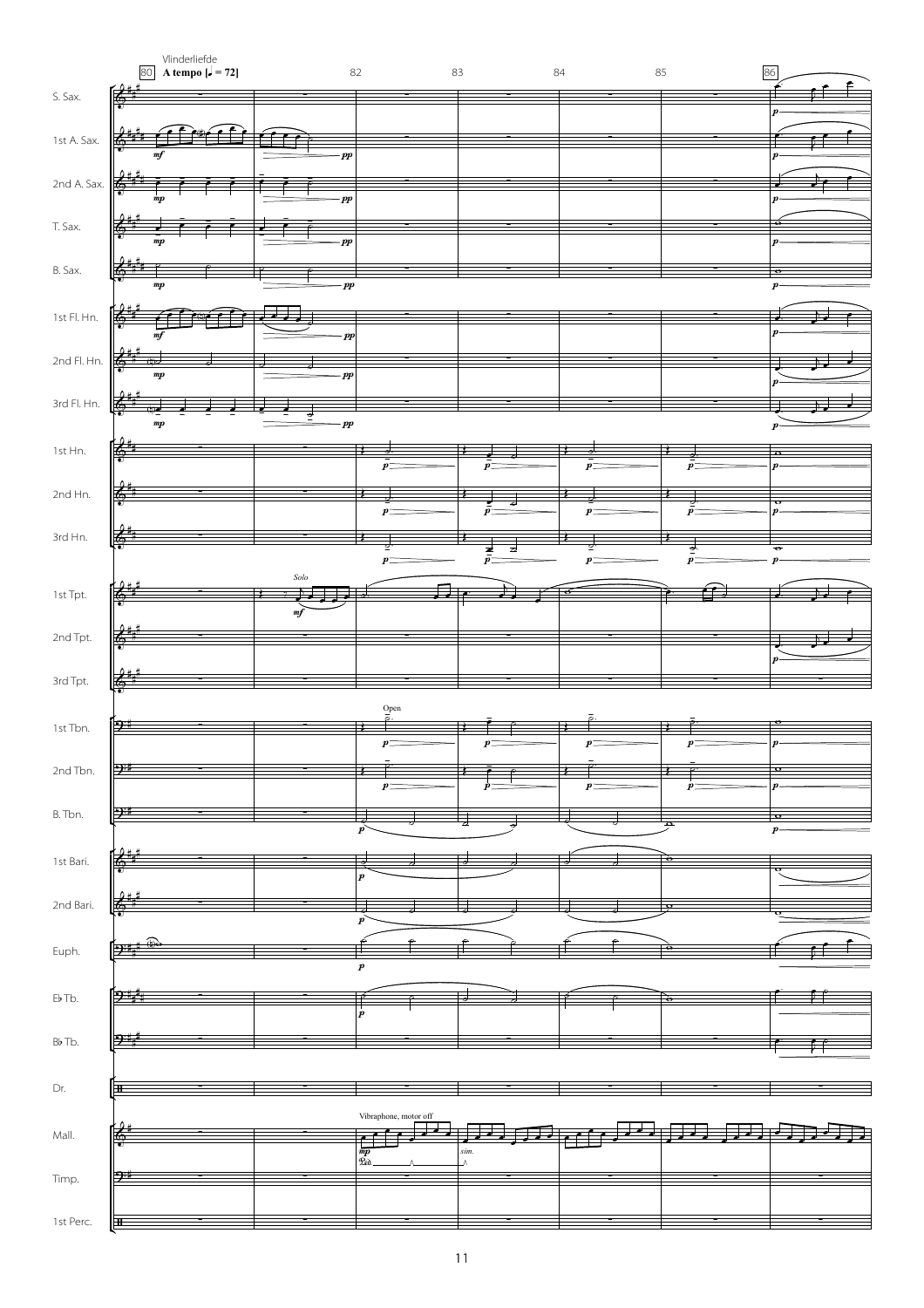|                                        | 87                 | 88 | 89                                                        | 90                                                     | 91 | 92 | 93                              |                |
|----------------------------------------|--------------------|----|-----------------------------------------------------------|--------------------------------------------------------|----|----|---------------------------------|----------------|
| S. Sax.                                |                    |    |                                                           |                                                        |    |    |                                 |                |
|                                        |                    |    | $m f =$                                                   |                                                        |    |    |                                 |                |
| 1st A. Sax.                            | to                 | £  |                                                           |                                                        |    |    |                                 |                |
|                                        |                    |    | $m\!f$ $\!\!\!\!\!\!\!\!\!\!-$                            |                                                        |    |    | $\mathfrak{m}p$                 |                |
|                                        |                    |    |                                                           |                                                        |    |    |                                 |                |
| 2nd A. Sax.                            |                    |    | mf                                                        |                                                        |    |    | $\mathfrak{m}p$ -               |                |
|                                        |                    |    |                                                           |                                                        |    |    |                                 |                |
| T. Sax.                                |                    |    | $m\!f$ $\bar{}$                                           |                                                        |    |    | mp                              |                |
|                                        |                    |    |                                                           |                                                        |    |    |                                 |                |
| B. Sax.                                |                    |    |                                                           |                                                        |    |    |                                 |                |
|                                        |                    |    | $m f$ .                                                   |                                                        |    |    | mp                              |                |
| $1$ st Fl. Hn.                         | る                  |    | $\overline{\bullet}$                                      |                                                        |    |    |                                 |                |
|                                        |                    |    | m f                                                       |                                                        |    |    | mp                              |                |
| 2nd Fl. Hn.                            | 石                  |    |                                                           |                                                        |    |    |                                 |                |
|                                        |                    |    | $m f$ .                                                   |                                                        |    |    | mp                              |                |
| 3rd Fl. Hn.                            |                    |    |                                                           |                                                        |    |    |                                 |                |
|                                        | る                  |    |                                                           |                                                        |    |    | mp                              |                |
|                                        |                    |    | mf                                                        |                                                        |    |    |                                 |                |
| 1st Hn.                                |                    |    |                                                           |                                                        |    |    |                                 |                |
|                                        |                    |    | mf                                                        | pp                                                     |    |    |                                 |                |
| 2nd Hn.                                | 6                  |    |                                                           |                                                        |    |    |                                 |                |
|                                        |                    |    | $m f$ :                                                   | $p\hspace{-0.5mm}p$                                    |    |    |                                 |                |
| 3rd Hn.                                | 牵                  |    |                                                           |                                                        |    |    |                                 |                |
|                                        |                    |    | m f                                                       | $p\hspace{-0.5mm}p$                                    |    |    |                                 |                |
|                                        |                    |    |                                                           |                                                        |    |    | $\mathit{End} \; \mathit{solo}$ |                |
| 1st Tpt.                               |                    |    |                                                           |                                                        |    |    |                                 | Ľ,             |
|                                        |                    |    |                                                           |                                                        |    |    |                                 |                |
| 2nd Tpt.                               |                    |    | $\overline{\bullet}$                                      |                                                        |    |    |                                 | Ŧ              |
|                                        |                    |    | $m\!f$                                                    |                                                        |    |    |                                 |                |
| 3rd Tpt.                               | る                  |    |                                                           |                                                        |    |    |                                 |                |
|                                        |                    |    |                                                           |                                                        |    |    |                                 |                |
|                                        | $\mathbb{P}^{\pm}$ |    | Þ₽                                                        |                                                        |    |    |                                 |                |
| 1st Tbn.                               |                    |    | $\it mf$                                                  | $p\hspace{-.08cm}p$                                    |    |    | $\Box$ )                        |                |
|                                        |                    |    |                                                           |                                                        |    |    |                                 |                |
| 2nd Tbn.                               | <del>91</del>      |    |                                                           |                                                        |    |    | ←                               |                |
|                                        |                    |    | $m\!f$ $\!^-$                                             | $\boldsymbol{pp}$                                      |    |    |                                 |                |
| B. Tbn.                                | 91                 |    | $\overline{\cdot}$                                        | ▱                                                      |    |    | 月ず                              |                |
|                                        |                    |    | $m\hspace{-0.12cm}/\hspace{-0.12cm}f$ $\hspace{-0.12cm}/$ | $p\hspace{-.08cm}p\hspace{-.09cm}\bar{}\hspace{.09cm}$ |    |    |                                 |                |
| 1st Bari.                              |                    |    |                                                           |                                                        |    |    |                                 |                |
|                                        |                    |    | $m f \equiv$                                              |                                                        |    |    |                                 |                |
| 2nd Bari.                              | ъ.                 |    |                                                           |                                                        |    |    |                                 |                |
|                                        |                    |    | mf                                                        |                                                        |    |    | . .                             |                |
|                                        |                    | €  |                                                           |                                                        |    |    |                                 |                |
| Euph.                                  |                    |    |                                                           |                                                        |    | ó  |                                 | $\mathbb{F}^1$ |
|                                        |                    |    | $m\!f$                                                    | $\cdot$ $pp$                                           |    |    |                                 |                |
| $\mathsf{E}\flat\mathsf{T}\mathsf{b}.$ |                    | J  |                                                           | Ρ                                                      |    | ò  | ݮ<br>$\overline{\phantom{a}}$   |                |
|                                        |                    |    | $m f$ .                                                   | pp                                                     |    |    |                                 |                |
| Bb Tb.                                 | 9                  |    | $\bullet$                                                 |                                                        |    |    |                                 |                |
|                                        |                    |    | $m\!f$                                                    | $p\hspace{-0.5mm}p$                                    |    |    |                                 |                |
|                                        |                    |    |                                                           |                                                        |    |    | Low toms<br>$\frac{1}{3}$       |                |
| Dr.                                    | $\blacksquare$     |    |                                                           |                                                        |    |    | 7,<br>$\it mf$                  |                |
|                                        |                    |    |                                                           |                                                        |    |    |                                 |                |
| Mall.                                  |                    |    |                                                           |                                                        |    |    |                                 |                |
|                                        |                    |    |                                                           |                                                        |    |    |                                 |                |
| Timp.                                  | 91                 |    |                                                           |                                                        |    |    | 月曜                              |                |
|                                        |                    |    |                                                           |                                                        |    |    |                                 |                |
| 1st Perc.                              | H                  |    |                                                           |                                                        |    |    | $\frac{1}{2}$ Sus cymb.         |                |
|                                        |                    |    |                                                           |                                                        |    |    | $p-$                            |                |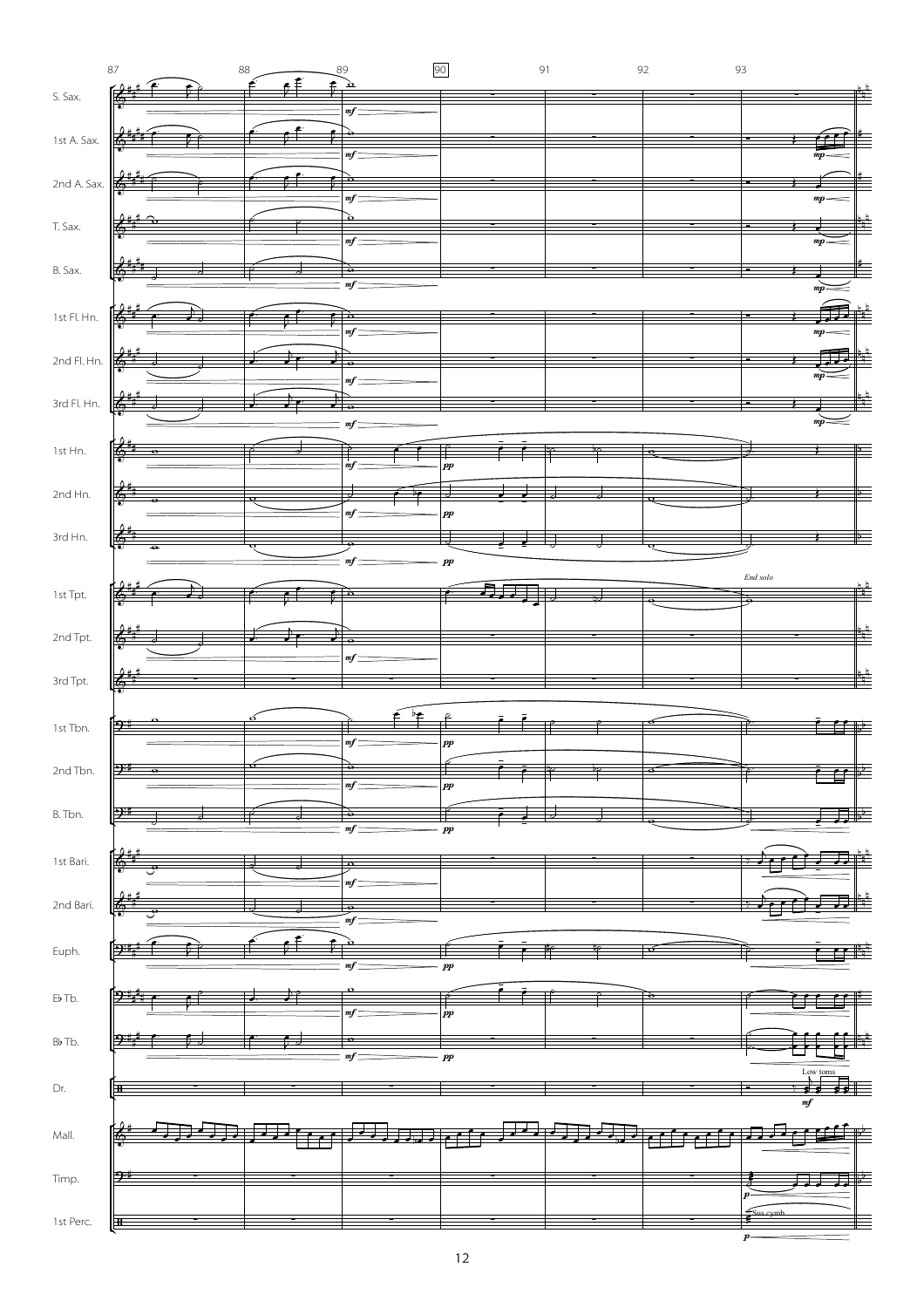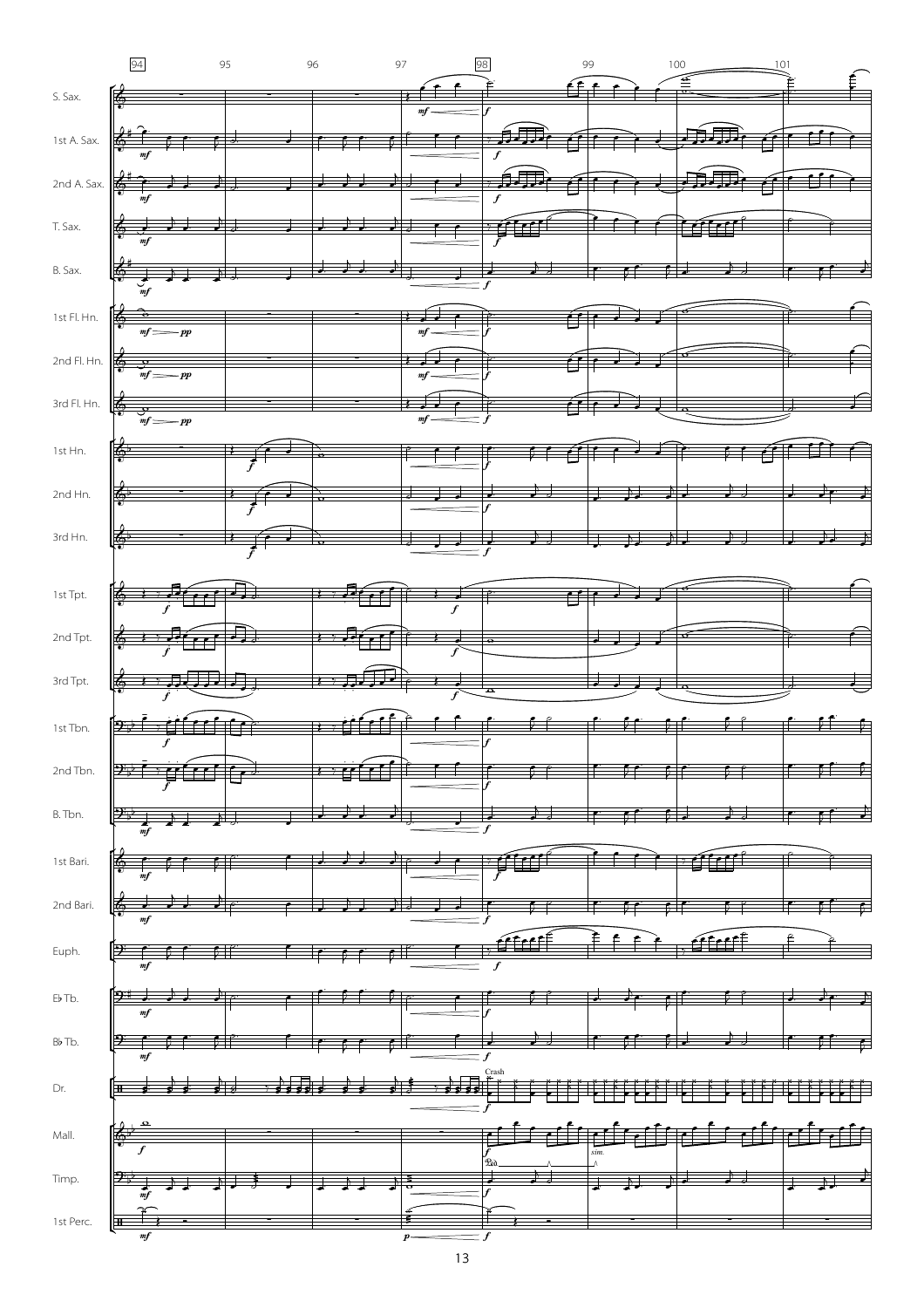|             |                |    |                                                        |                  |                               |                         |                         | Doodgraversfeest                                              |                   |
|-------------|----------------|----|--------------------------------------------------------|------------------|-------------------------------|-------------------------|-------------------------|---------------------------------------------------------------|-------------------|
|             | $102\,$        |    | 104                                                    | 105              | 106                           | $Rit$ .                 |                         | 109 Moderato $\left[\rule{0pt}{10pt}\right]$ = 108]           |                   |
|             |                |    |                                                        |                  |                               |                         |                         |                                                               |                   |
| S. Sax.     |                |    |                                                        |                  |                               |                         |                         |                                                               |                   |
|             |                |    |                                                        |                  |                               |                         |                         |                                                               |                   |
|             |                |    |                                                        |                  |                               |                         |                         |                                                               |                   |
|             |                |    |                                                        |                  |                               |                         |                         |                                                               |                   |
| 1st A. Sax. |                |    |                                                        |                  |                               |                         |                         |                                                               |                   |
|             |                |    |                                                        | m f              |                               |                         | тp                      |                                                               |                   |
|             |                |    |                                                        |                  |                               |                         | $\widehat{\phantom{m}}$ |                                                               |                   |
| 2nd A. Sax. |                |    |                                                        |                  |                               |                         | ্র                      |                                                               |                   |
|             |                |    |                                                        |                  |                               |                         |                         |                                                               |                   |
|             |                |    |                                                        |                  | m f                           |                         | $\it mp$                |                                                               |                   |
|             |                |    |                                                        |                  |                               |                         | $\widehat{\phantom{m}}$ |                                                               |                   |
| T. Sax.     |                |    | , r                                                    |                  | ╦                             | ४                       | ৯                       |                                                               |                   |
|             |                |    |                                                        |                  |                               |                         |                         |                                                               |                   |
|             |                |    |                                                        | $\boldsymbol{p}$ |                               |                         |                         |                                                               |                   |
|             |                |    |                                                        |                  |                               |                         | ؞                       |                                                               |                   |
| B. Sax.     | $\frac{1}{6}$  |    |                                                        | रे∃®             |                               | $\overline{\mathbf{e}}$ | $\overline{\bullet}$    |                                                               |                   |
|             |                |    |                                                        | $\boldsymbol{p}$ |                               |                         |                         |                                                               |                   |
|             |                |    |                                                        |                  |                               |                         |                         |                                                               |                   |
|             |                |    |                                                        |                  |                               |                         | $\frac{1}{\mathbf{p}}$  |                                                               |                   |
| 1st Fl. Hn. | 6              |    | ₹                                                      | ∙িত              |                               | ⊻                       |                         |                                                               |                   |
|             |                |    |                                                        | $\boldsymbol{p}$ |                               |                         |                         |                                                               |                   |
|             |                |    |                                                        |                  |                               |                         |                         |                                                               |                   |
| 2nd Fl. Hn. |                | ┮  |                                                        |                  |                               |                         | $\widehat{\phantom{a}}$ |                                                               |                   |
|             | 6              |    |                                                        |                  |                               |                         |                         |                                                               |                   |
|             |                |    |                                                        | $\pmb{p}$        |                               |                         |                         |                                                               |                   |
|             |                |    |                                                        |                  |                               |                         | ؞                       |                                                               |                   |
| 3rd Fl. Hn. | 6              | ĀŲ |                                                        |                  |                               |                         |                         |                                                               |                   |
|             |                |    |                                                        | $\overline{p}$   |                               |                         |                         |                                                               |                   |
|             |                |    |                                                        |                  |                               |                         |                         |                                                               |                   |
|             |                |    |                                                        |                  |                               |                         |                         |                                                               |                   |
| 1st Hn.     |                |    | $\overline{\mathbf{Q}}$                                |                  |                               | ਨ                       | $\frac{1}{\mathbf{p}}$  | $\rightarrow$ $\rightarrow$ $\rightarrow$ $\rightarrow$<br>⊅∻ |                   |
|             |                |    | $\boldsymbol{p}$                                       |                  |                               |                         |                         | $\boldsymbol{p}$                                              |                   |
|             |                |    |                                                        |                  |                               |                         |                         |                                                               |                   |
|             |                |    |                                                        |                  |                               |                         | ؞                       |                                                               |                   |
| 2nd Hn.     | ♦              |    | $\rightarrow$ $\rightarrow$<br>$\overline{\mathbf{Q}}$ |                  |                               | $\bullet$               |                         | £                                                             | ₹                 |
|             |                |    | $\boldsymbol{p}$                                       |                  |                               |                         |                         | $\boldsymbol{p}$                                              |                   |
|             |                |    |                                                        |                  |                               |                         |                         |                                                               |                   |
|             |                |    |                                                        |                  |                               |                         | $\curvearrowright$      | ₩                                                             |                   |
| 3rd Hn.     | ⊕              |    |                                                        |                  |                               |                         |                         |                                                               |                   |
|             |                |    | $\frac{1}{p}$<br>₹                                     |                  |                               |                         |                         | $\bar{p}$                                                     |                   |
|             |                |    |                                                        |                  |                               |                         |                         |                                                               |                   |
|             |                |    |                                                        |                  |                               |                         |                         |                                                               |                   |
| 1st Tpt.    |                |    | ದ                                                      | $\mathbf{z}$     |                               |                         | ؞                       |                                                               |                   |
|             |                |    |                                                        |                  |                               |                         |                         |                                                               |                   |
|             |                |    | $sub$ $\boldsymbol{p}$                                 |                  |                               |                         |                         |                                                               |                   |
|             |                |    |                                                        |                  |                               |                         | ⌒                       |                                                               |                   |
| 2nd Tpt.    |                |    |                                                        |                  |                               |                         |                         |                                                               |                   |
|             |                |    |                                                        |                  |                               |                         |                         |                                                               |                   |
|             |                |    | $sub\tau$                                              |                  |                               |                         |                         |                                                               |                   |
|             |                |    |                                                        |                  |                               |                         | ؞                       |                                                               |                   |
| 3rd Tpt.    | ଛ              |    |                                                        |                  | $\overline{N^2}$              |                         |                         |                                                               |                   |
|             |                |    | $sub$ $\overline{p}$                                   |                  |                               |                         |                         |                                                               |                   |
|             |                |    |                                                        |                  |                               |                         |                         |                                                               |                   |
|             |                |    |                                                        |                  |                               |                         | ؞                       |                                                               |                   |
| 1st Tbn.    | $9+$           |    | ⊖                                                      | ⊖                | 5:1                           |                         | ÷                       |                                                               |                   |
|             |                |    | $\vert p \vert$                                        |                  |                               |                         |                         |                                                               |                   |
|             |                |    |                                                        |                  |                               |                         |                         |                                                               |                   |
|             |                |    | ₽€<br>$\rightarrow$ $\rightarrow$                      |                  |                               |                         | ؞                       |                                                               |                   |
| 2nd Tbn.    | $9 + 1$        |    |                                                        |                  |                               |                         |                         |                                                               |                   |
|             |                |    | p                                                      |                  |                               |                         |                         |                                                               |                   |
|             |                |    |                                                        |                  |                               |                         | ⌒                       |                                                               |                   |
| B. Tbn.     | $2+$           |    |                                                        |                  |                               |                         |                         |                                                               |                   |
|             |                |    |                                                        |                  |                               |                         |                         |                                                               |                   |
|             |                |    | $\boldsymbol{p}$                                       |                  |                               |                         |                         | $\dot{m}p$                                                    |                   |
|             |                |    |                                                        |                  |                               |                         | ⌒                       |                                                               |                   |
| 1st Bari.   | r fre<br>6     |    | দ                                                      |                  |                               |                         | ÷                       | $5 \times 1$<br>$5 \times 13$<br>⊨                            | $D \rightarrow -$ |
|             |                |    |                                                        |                  |                               |                         |                         |                                                               |                   |
|             |                |    |                                                        |                  |                               |                         |                         | $\boldsymbol{p}$                                              |                   |
|             |                |    |                                                        |                  |                               |                         | یر                      |                                                               |                   |
| 2nd Bari.   |                |    |                                                        |                  |                               |                         |                         |                                                               |                   |
|             |                |    |                                                        |                  |                               |                         |                         |                                                               |                   |
|             |                |    |                                                        |                  |                               |                         |                         |                                                               |                   |
|             |                |    |                                                        |                  |                               |                         | ؊                       |                                                               |                   |
| Euph.       |                |    |                                                        |                  | $\mathcal{F}_{\mathcal{F},k}$ |                         | -                       | ∣₹                                                            |                   |
|             |                |    | $\boldsymbol{p}$                                       |                  |                               |                         |                         | $\boldsymbol{p}$                                              |                   |
|             |                |    |                                                        |                  |                               |                         |                         |                                                               |                   |
|             |                |    | Œ                                                      | õ                |                               |                         |                         |                                                               |                   |
| $Eb$ Tb.    | ≢ל             |    |                                                        |                  | 7.1                           |                         |                         | $\left  \cdot \right $                                        |                   |
|             |                |    | p                                                      |                  |                               |                         |                         | $\binom{mp}{2}$                                               |                   |
|             |                |    |                                                        |                  |                               |                         |                         |                                                               |                   |
|             |                |    |                                                        |                  |                               |                         | $\hat{\phantom{a}}$     |                                                               |                   |
| $Bb$ Tb.    |                |    |                                                        |                  |                               |                         |                         |                                                               |                   |
|             |                |    |                                                        |                  |                               |                         |                         |                                                               |                   |
|             |                |    | Stop cymb.                                             |                  |                               |                         |                         |                                                               |                   |
| Dr.         | $\blacksquare$ |    |                                                        |                  |                               |                         | $\hat{\phantom{a}}$     |                                                               |                   |
|             |                |    |                                                        |                  |                               |                         |                         |                                                               |                   |
|             |                |    |                                                        |                  |                               |                         |                         |                                                               |                   |
|             |                |    |                                                        |                  |                               |                         |                         |                                                               |                   |
|             |                |    |                                                        |                  |                               |                         | ٮ<br>Ξ                  |                                                               |                   |
| Mall.       |                |    |                                                        |                  |                               |                         |                         |                                                               |                   |
|             |                |    |                                                        |                  |                               |                         |                         |                                                               |                   |
|             |                |    |                                                        |                  |                               |                         | $\Omega$                |                                                               |                   |
| Timp.       | $2+$           |    | $\cdot$<br>$h \rightarrow k$                           |                  |                               |                         | -                       |                                                               |                   |
|             |                |    | $\boldsymbol{p}$                                       |                  |                               |                         |                         |                                                               |                   |
|             |                |    |                                                        |                  |                               |                         |                         |                                                               |                   |
|             |                |    |                                                        |                  |                               |                         |                         |                                                               |                   |
|             |                |    |                                                        |                  |                               |                         |                         | B.D., very dry                                                |                   |
| 1st Perc.   | H              |    |                                                        |                  |                               |                         |                         |                                                               |                   |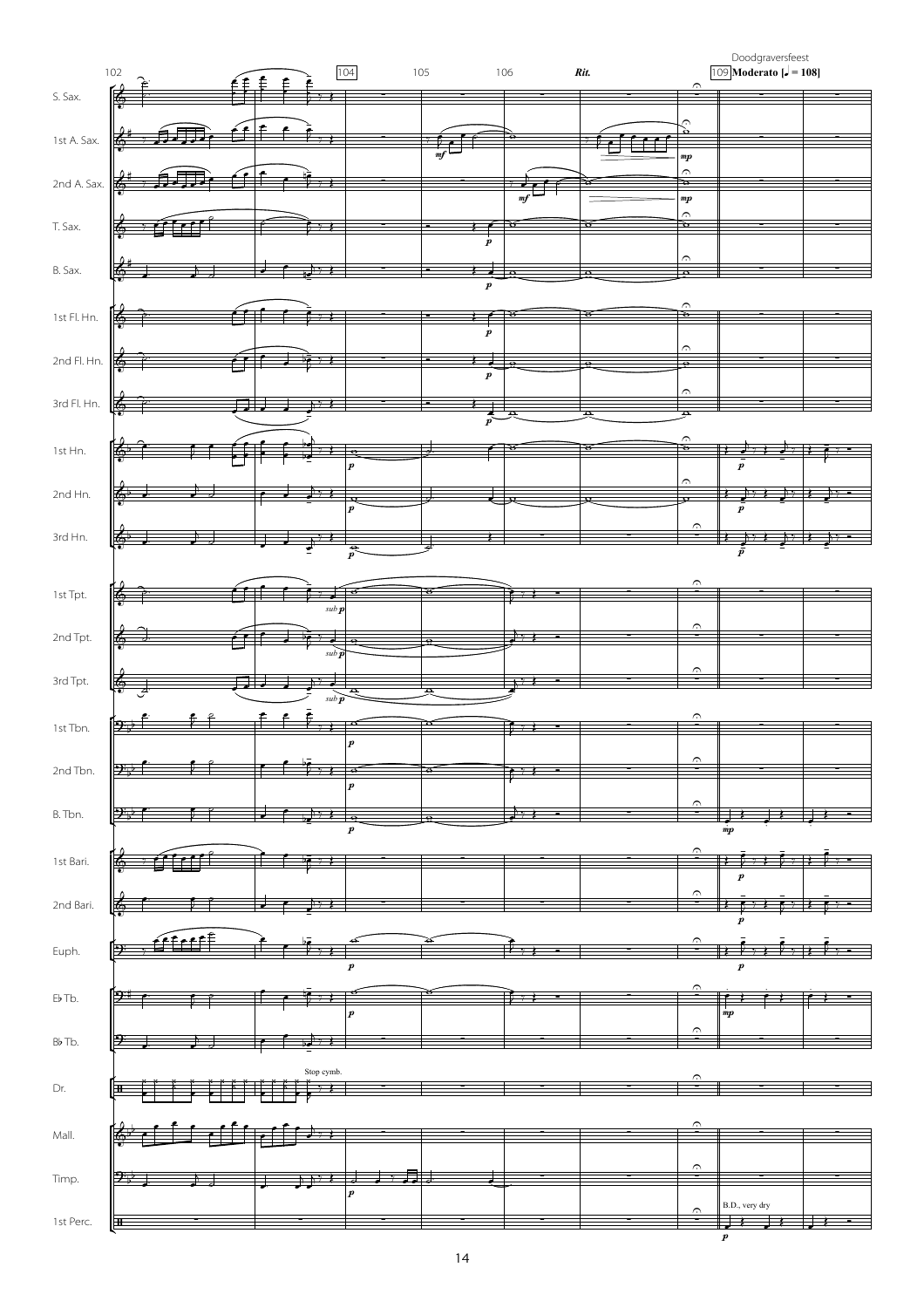|             |                                                                                                                                                                                                                                                                                                                                                                                             | 112 | 113                                                        |                                           | 114                                                                                                                                                                                                                                                                                                                 | 115  | 116 | 117                                                                                                                                                                                                                                                                                                                                                                                                                                                                             | 118 |                                                                                     | 119                                                                                                                                     |
|-------------|---------------------------------------------------------------------------------------------------------------------------------------------------------------------------------------------------------------------------------------------------------------------------------------------------------------------------------------------------------------------------------------------|-----|------------------------------------------------------------|-------------------------------------------|---------------------------------------------------------------------------------------------------------------------------------------------------------------------------------------------------------------------------------------------------------------------------------------------------------------------|------|-----|---------------------------------------------------------------------------------------------------------------------------------------------------------------------------------------------------------------------------------------------------------------------------------------------------------------------------------------------------------------------------------------------------------------------------------------------------------------------------------|-----|-------------------------------------------------------------------------------------|-----------------------------------------------------------------------------------------------------------------------------------------|
| S. Sax.     | 佑                                                                                                                                                                                                                                                                                                                                                                                           |     |                                                            |                                           |                                                                                                                                                                                                                                                                                                                     |      |     |                                                                                                                                                                                                                                                                                                                                                                                                                                                                                 |     |                                                                                     |                                                                                                                                         |
| 1st A. Sax. |                                                                                                                                                                                                                                                                                                                                                                                             |     | <u>e a serie de control de la c</u>                        |                                           |                                                                                                                                                                                                                                                                                                                     |      |     |                                                                                                                                                                                                                                                                                                                                                                                                                                                                                 |     |                                                                                     |                                                                                                                                         |
|             | 2nd A. Sax. $\begin{array}{ccc} \hline \downarrow & & \bullet & \bullet \end{array}$                                                                                                                                                                                                                                                                                                        |     |                                                            |                                           |                                                                                                                                                                                                                                                                                                                     |      |     |                                                                                                                                                                                                                                                                                                                                                                                                                                                                                 |     |                                                                                     |                                                                                                                                         |
| T. Sax.     |                                                                                                                                                                                                                                                                                                                                                                                             |     |                                                            |                                           |                                                                                                                                                                                                                                                                                                                     |      |     |                                                                                                                                                                                                                                                                                                                                                                                                                                                                                 |     |                                                                                     |                                                                                                                                         |
| B. Sax.     |                                                                                                                                                                                                                                                                                                                                                                                             |     |                                                            |                                           | and the state of the state of the state of the state of the state of the state of the state of the state of the                                                                                                                                                                                                     |      |     |                                                                                                                                                                                                                                                                                                                                                                                                                                                                                 |     |                                                                                     |                                                                                                                                         |
|             |                                                                                                                                                                                                                                                                                                                                                                                             |     |                                                            |                                           |                                                                                                                                                                                                                                                                                                                     |      |     |                                                                                                                                                                                                                                                                                                                                                                                                                                                                                 |     |                                                                                     |                                                                                                                                         |
| 1st Fl. Hn. | $\frac{1}{2}$                                                                                                                                                                                                                                                                                                                                                                               |     |                                                            |                                           |                                                                                                                                                                                                                                                                                                                     |      |     |                                                                                                                                                                                                                                                                                                                                                                                                                                                                                 |     |                                                                                     |                                                                                                                                         |
| 2nd Fl. Hn. |                                                                                                                                                                                                                                                                                                                                                                                             |     | $\sim$ $\sim$ $\sim$ $\sim$ $\sim$                         |                                           |                                                                                                                                                                                                                                                                                                                     |      |     |                                                                                                                                                                                                                                                                                                                                                                                                                                                                                 |     |                                                                                     |                                                                                                                                         |
|             | 3rd Fl. Hn. $\frac{2}{5}$                                                                                                                                                                                                                                                                                                                                                                   |     |                                                            |                                           |                                                                                                                                                                                                                                                                                                                     |      |     |                                                                                                                                                                                                                                                                                                                                                                                                                                                                                 |     |                                                                                     |                                                                                                                                         |
| 1st Hn.     | $\left[\frac{2}{5}+1-\frac{3}{5}+1-\frac{3}{5}+\frac{1}{5}+\frac{1}{5}+\frac{1}{5}+\frac{1}{5}+\frac{1}{5}+\frac{1}{5}+\frac{1}{5}+\frac{1}{5}+\frac{1}{5}+\frac{1}{5}+\frac{1}{5}+\frac{1}{5}+\frac{1}{5}+\frac{1}{5}+\frac{1}{5}+\frac{1}{5}+\frac{1}{5}+\frac{1}{5}+\frac{1}{5}+\frac{1}{5}+\frac{1}{5}+\frac{1}{5}+\frac{1}{5}+\frac{1}{5}+\frac{1}{5}+\frac{1}{5}+\frac{1}{5}+\frac{1$ |     |                                                            |                                           |                                                                                                                                                                                                                                                                                                                     |      |     |                                                                                                                                                                                                                                                                                                                                                                                                                                                                                 |     |                                                                                     |                                                                                                                                         |
|             |                                                                                                                                                                                                                                                                                                                                                                                             |     |                                                            |                                           |                                                                                                                                                                                                                                                                                                                     |      |     | $\overline{\phantom{a}}$ $\overline{\phantom{a}}$ $\overline{\phantom{a}}$ $\overline{\phantom{a}}$ $\overline{\phantom{a}}$ $\overline{\phantom{a}}$ $\overline{\phantom{a}}$ $\overline{\phantom{a}}$ $\overline{\phantom{a}}$ $\overline{\phantom{a}}$ $\overline{\phantom{a}}$ $\overline{\phantom{a}}$ $\overline{\phantom{a}}$ $\overline{\phantom{a}}$ $\overline{\phantom{a}}$ $\overline{\phantom{a}}$ $\overline{\phantom{a}}$ $\overline{\phantom{a}}$ $\overline{\$ |     |                                                                                     |                                                                                                                                         |
| 2nd Hn.     |                                                                                                                                                                                                                                                                                                                                                                                             |     |                                                            |                                           |                                                                                                                                                                                                                                                                                                                     |      |     |                                                                                                                                                                                                                                                                                                                                                                                                                                                                                 |     |                                                                                     |                                                                                                                                         |
| 3rd Hn.     | <del>حيا المبرادين ورادي والمحيادي وترين والمستورة ورادي والمستحير وتروم والم</del>                                                                                                                                                                                                                                                                                                         |     |                                                            |                                           |                                                                                                                                                                                                                                                                                                                     |      |     |                                                                                                                                                                                                                                                                                                                                                                                                                                                                                 |     |                                                                                     |                                                                                                                                         |
|             |                                                                                                                                                                                                                                                                                                                                                                                             |     |                                                            |                                           |                                                                                                                                                                                                                                                                                                                     |      |     |                                                                                                                                                                                                                                                                                                                                                                                                                                                                                 |     |                                                                                     |                                                                                                                                         |
| 1st Tpt.    |                                                                                                                                                                                                                                                                                                                                                                                             |     |                                                            |                                           |                                                                                                                                                                                                                                                                                                                     |      |     |                                                                                                                                                                                                                                                                                                                                                                                                                                                                                 |     |                                                                                     |                                                                                                                                         |
| 2nd Tpt.    |                                                                                                                                                                                                                                                                                                                                                                                             |     |                                                            |                                           |                                                                                                                                                                                                                                                                                                                     |      |     |                                                                                                                                                                                                                                                                                                                                                                                                                                                                                 |     |                                                                                     |                                                                                                                                         |
| 3rd Tpt.    | $\phi$                                                                                                                                                                                                                                                                                                                                                                                      |     |                                                            |                                           |                                                                                                                                                                                                                                                                                                                     |      |     |                                                                                                                                                                                                                                                                                                                                                                                                                                                                                 |     |                                                                                     |                                                                                                                                         |
| 1st Tbn.    |                                                                                                                                                                                                                                                                                                                                                                                             |     | $\frac{\text{Solo}}{\sqrt{1-\frac{1}{2}}\cdot\frac{1}{2}}$ |                                           |                                                                                                                                                                                                                                                                                                                     | $-1$ |     |                                                                                                                                                                                                                                                                                                                                                                                                                                                                                 |     |                                                                                     | $Slow \, \text{glass} \, \text{\ng \ng \ng \ng \nh \nh \ng \nh \nh \nh \nh \nh \nh \nh \nh \nh \nh \nh \nh \nh \nh \nh \nh \nh \nh \nh$ |
|             |                                                                                                                                                                                                                                                                                                                                                                                             |     |                                                            |                                           |                                                                                                                                                                                                                                                                                                                     |      |     |                                                                                                                                                                                                                                                                                                                                                                                                                                                                                 |     |                                                                                     |                                                                                                                                         |
| 2nd Tbn.    | $ 9\rangle$                                                                                                                                                                                                                                                                                                                                                                                 |     |                                                            |                                           |                                                                                                                                                                                                                                                                                                                     |      |     |                                                                                                                                                                                                                                                                                                                                                                                                                                                                                 |     |                                                                                     |                                                                                                                                         |
| B. Tbn.     | $2$ , $3$ $3$                                                                                                                                                                                                                                                                                                                                                                               |     |                                                            | $\Box$ $\rightarrow$ $\Box$ $\rightarrow$ | $\frac{1}{2}$ $\frac{1}{2}$ $\frac{1}{2}$ $\frac{1}{2}$ $\frac{1}{2}$ $\frac{1}{2}$ $\frac{1}{2}$ $\frac{1}{2}$ $\frac{1}{2}$ $\frac{1}{2}$ $\frac{1}{2}$ $\frac{1}{2}$ $\frac{1}{2}$ $\frac{1}{2}$ $\frac{1}{2}$ $\frac{1}{2}$ $\frac{1}{2}$ $\frac{1}{2}$ $\frac{1}{2}$ $\frac{1}{2}$ $\frac{1}{2}$ $\frac{1}{2}$ |      |     |                                                                                                                                                                                                                                                                                                                                                                                                                                                                                 |     | $\rightarrow$ $\rightarrow$ $\rightarrow$ $\rightarrow$ $\rightarrow$ $\rightarrow$ |                                                                                                                                         |
| 1st Bari.   | $\begin{bmatrix} \vec{c_0} & \vec{c} & \vec{c} & \vec{c} & \vec{c} & \vec{c} & \vec{c} & \vec{c} & \vec{c} & \vec{c} & \vec{c} & \vec{c} & \vec{c} & \vec{c} & \vec{c} & \vec{c} & \vec{c} & \vec{c} & \vec{c} & \vec{c} & \vec{c} & \vec{c} & \vec{c} & \vec{c} & \vec{c} & \vec{c} & \vec{c} & \vec{c} & \vec{c} & \vec{c} & \vec{c} & \vec{c} & \vec{c} & \vec{c} & \vec{c} & \vec$      |     |                                                            |                                           |                                                                                                                                                                                                                                                                                                                     |      |     |                                                                                                                                                                                                                                                                                                                                                                                                                                                                                 |     |                                                                                     |                                                                                                                                         |
| 2nd Bari.   |                                                                                                                                                                                                                                                                                                                                                                                             |     |                                                            |                                           |                                                                                                                                                                                                                                                                                                                     |      |     |                                                                                                                                                                                                                                                                                                                                                                                                                                                                                 |     |                                                                                     |                                                                                                                                         |
|             |                                                                                                                                                                                                                                                                                                                                                                                             |     |                                                            |                                           |                                                                                                                                                                                                                                                                                                                     |      |     |                                                                                                                                                                                                                                                                                                                                                                                                                                                                                 |     |                                                                                     |                                                                                                                                         |
| Euph.       | $[9: + \bar{1} \cdot 1 \cdot \bar{1} \cdot 1 \cdots 1; \bar{1} \cdot 1 \cdot \bar{1} \cdot 1 \cdot 1 \cdot 1 \cdots 1; \bar{1} \cdot 1 \cdot 1 \cdots 1; \bar{1} \cdot 1 \cdot 1 \cdot 1 \cdot 1]$                                                                                                                                                                                          |     |                                                            |                                           |                                                                                                                                                                                                                                                                                                                     |      |     |                                                                                                                                                                                                                                                                                                                                                                                                                                                                                 |     |                                                                                     |                                                                                                                                         |
| $Eb$ Tb.    |                                                                                                                                                                                                                                                                                                                                                                                             |     |                                                            |                                           |                                                                                                                                                                                                                                                                                                                     |      |     |                                                                                                                                                                                                                                                                                                                                                                                                                                                                                 |     |                                                                                     |                                                                                                                                         |
| Bb Tb.      | $\Theta^-$                                                                                                                                                                                                                                                                                                                                                                                  |     |                                                            |                                           |                                                                                                                                                                                                                                                                                                                     |      |     |                                                                                                                                                                                                                                                                                                                                                                                                                                                                                 |     |                                                                                     |                                                                                                                                         |
| Dr.         | $\mathbf{H}$                                                                                                                                                                                                                                                                                                                                                                                |     |                                                            |                                           |                                                                                                                                                                                                                                                                                                                     |      |     |                                                                                                                                                                                                                                                                                                                                                                                                                                                                                 |     |                                                                                     |                                                                                                                                         |
|             |                                                                                                                                                                                                                                                                                                                                                                                             |     |                                                            |                                           |                                                                                                                                                                                                                                                                                                                     |      |     |                                                                                                                                                                                                                                                                                                                                                                                                                                                                                 |     |                                                                                     |                                                                                                                                         |
| Mall.       | 傪                                                                                                                                                                                                                                                                                                                                                                                           |     |                                                            |                                           |                                                                                                                                                                                                                                                                                                                     |      |     |                                                                                                                                                                                                                                                                                                                                                                                                                                                                                 |     |                                                                                     |                                                                                                                                         |
| Timp.       |                                                                                                                                                                                                                                                                                                                                                                                             |     | <u> Alban Maria</u>                                        | <b>.</b>                                  |                                                                                                                                                                                                                                                                                                                     |      |     |                                                                                                                                                                                                                                                                                                                                                                                                                                                                                 |     |                                                                                     |                                                                                                                                         |
| 1st Perc.   |                                                                                                                                                                                                                                                                                                                                                                                             |     |                                                            |                                           |                                                                                                                                                                                                                                                                                                                     |      |     |                                                                                                                                                                                                                                                                                                                                                                                                                                                                                 |     |                                                                                     | $\pm$ $\pm$                                                                                                                             |
|             |                                                                                                                                                                                                                                                                                                                                                                                             |     |                                                            |                                           |                                                                                                                                                                                                                                                                                                                     |      |     |                                                                                                                                                                                                                                                                                                                                                                                                                                                                                 |     |                                                                                     |                                                                                                                                         |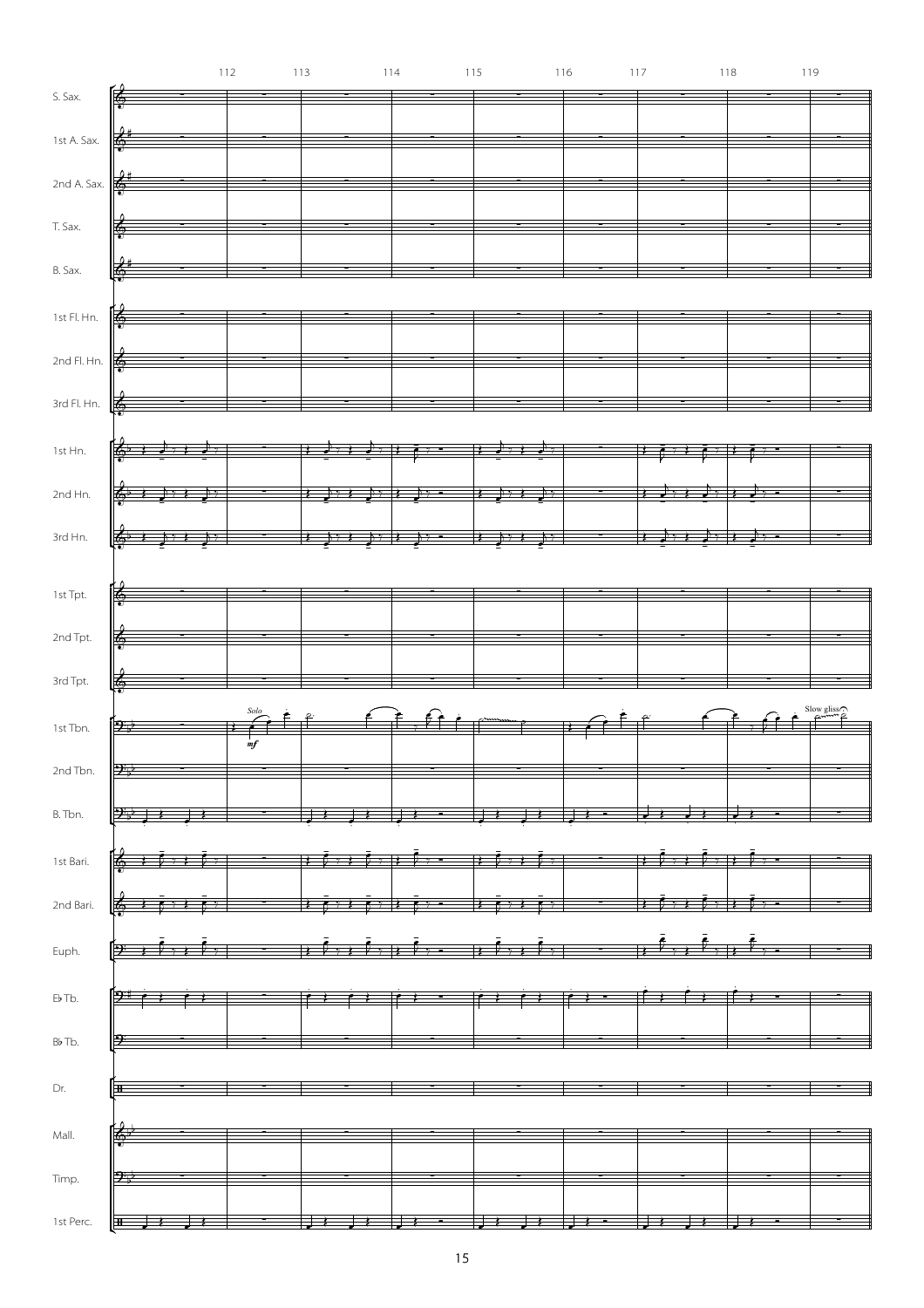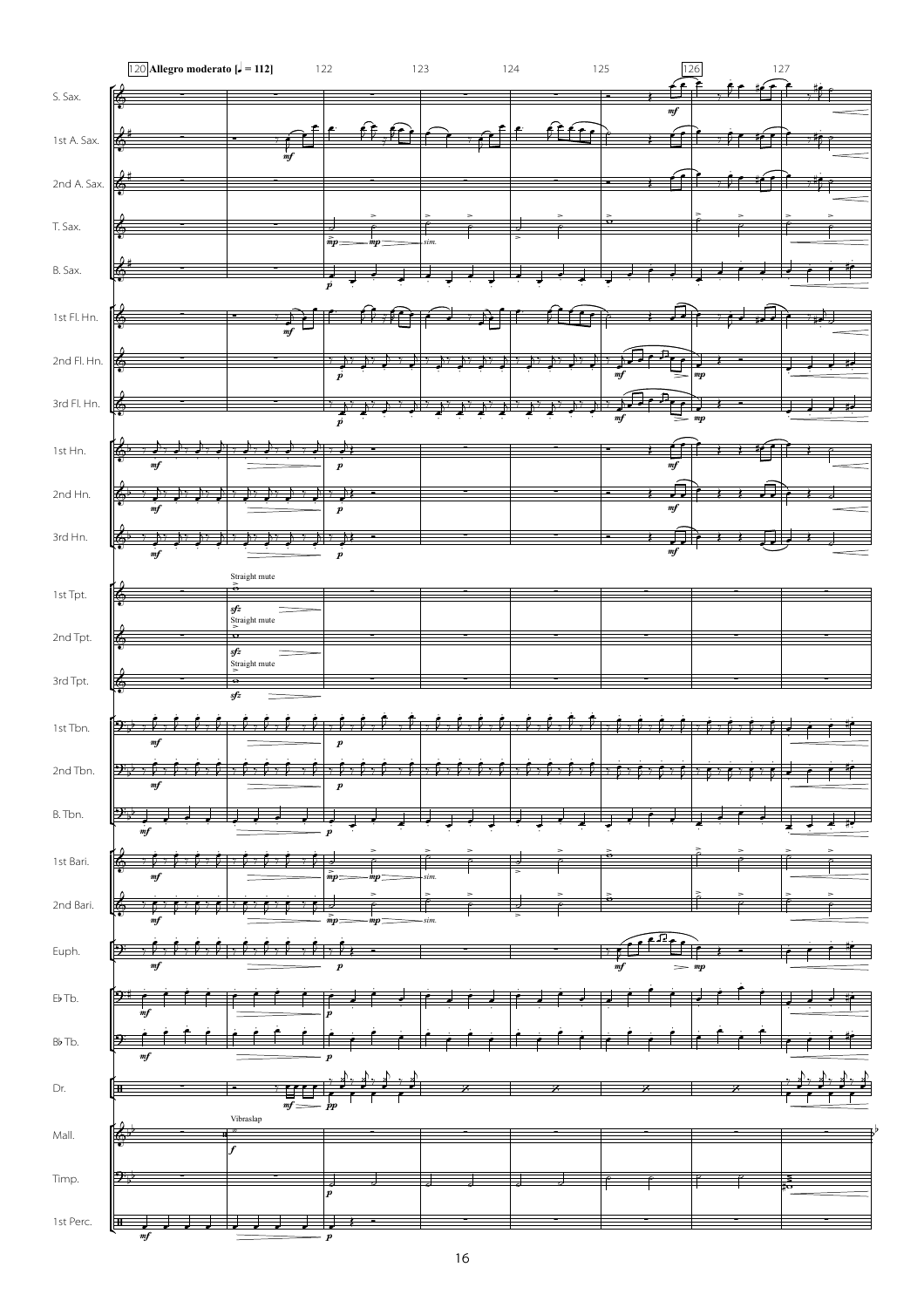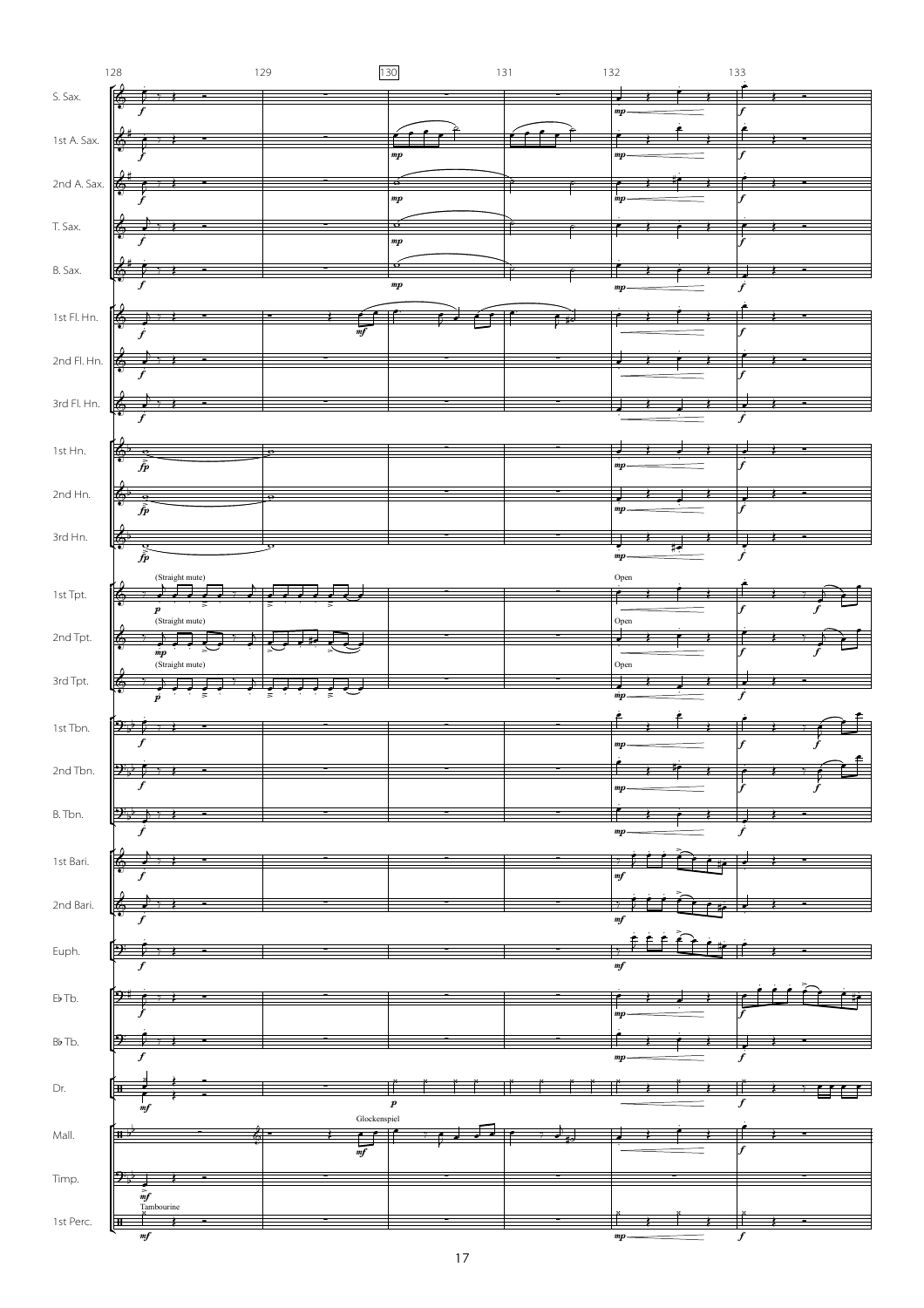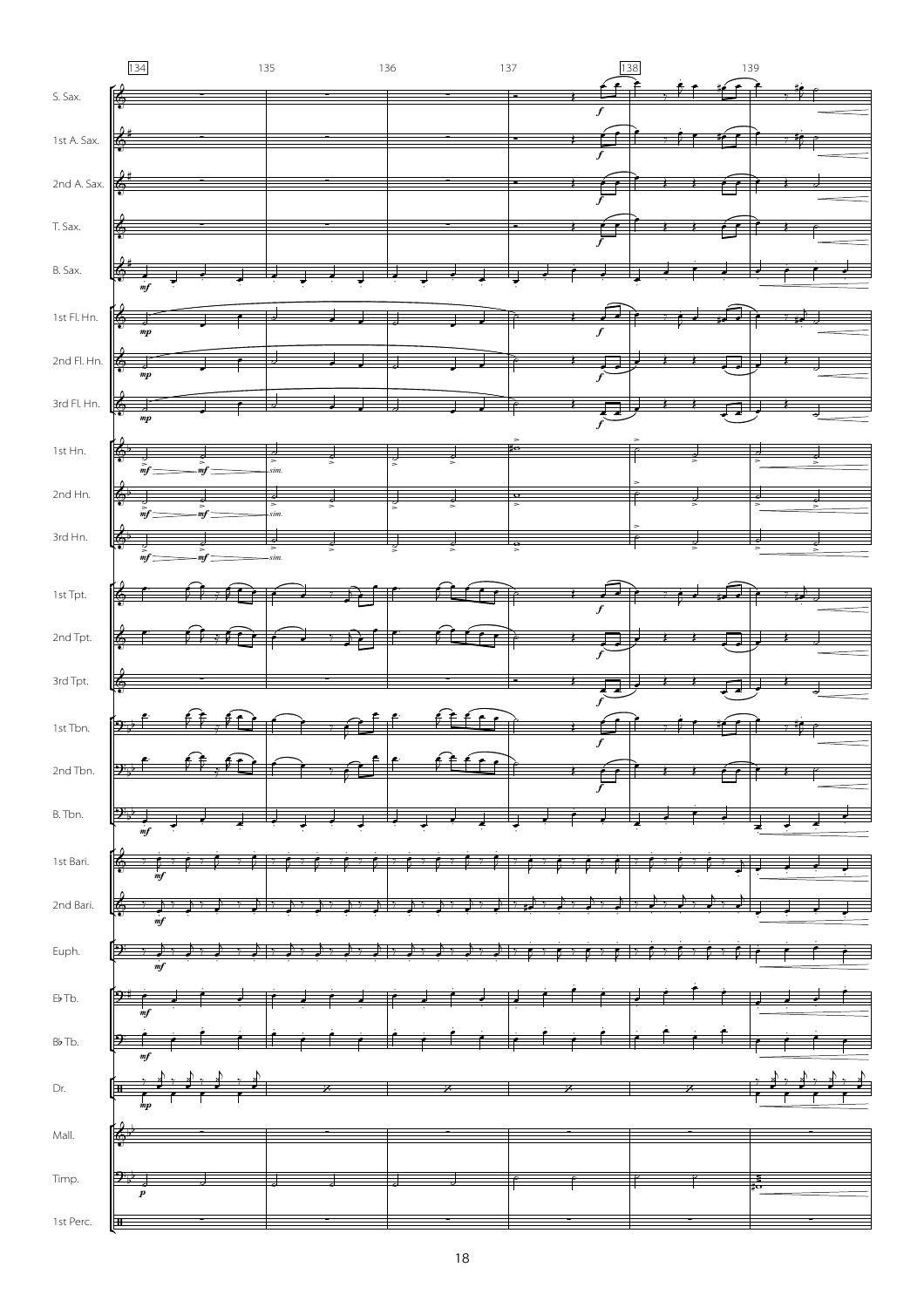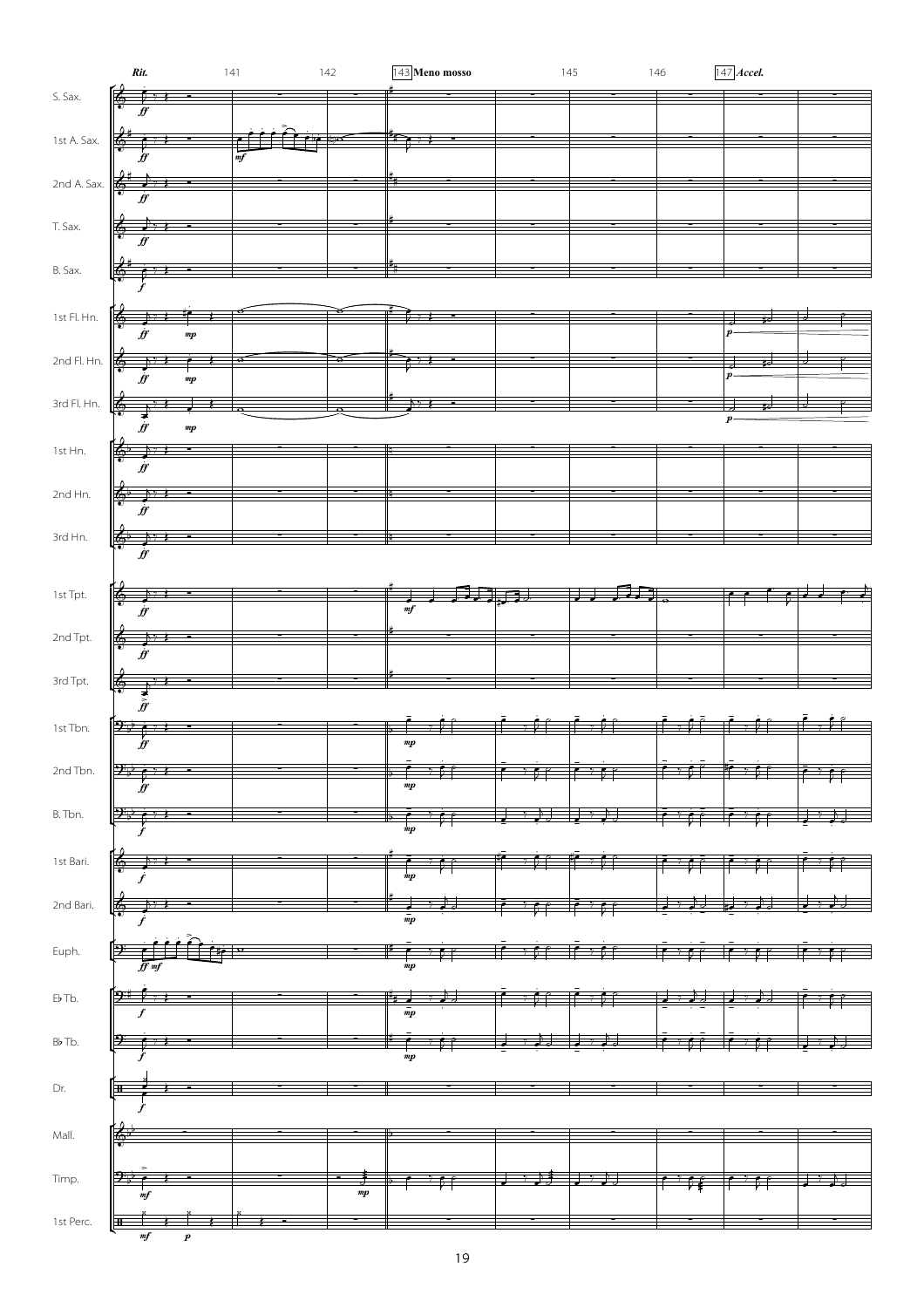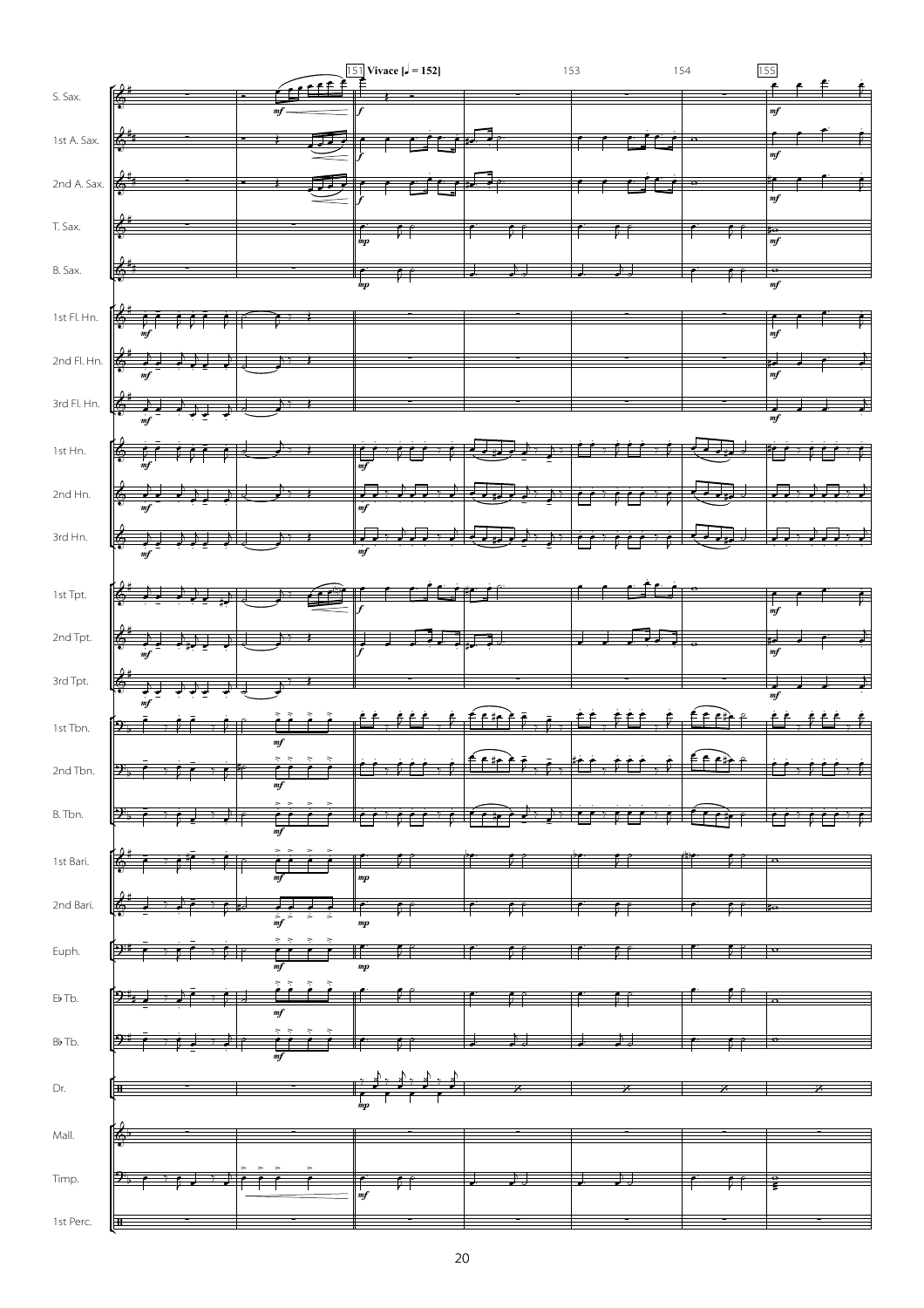|             | 156                                               | 157           | 158                                                      | 159 Poco a poco accel.                                                                          |   | 161                      |
|-------------|---------------------------------------------------|---------------|----------------------------------------------------------|-------------------------------------------------------------------------------------------------|---|--------------------------|
|             |                                                   |               |                                                          |                                                                                                 |   |                          |
| S. Sax.     |                                                   |               | $\boldsymbol{f}$<br>ff                                   |                                                                                                 |   |                          |
|             |                                                   |               |                                                          | ₽<br>€                                                                                          |   | $\mathfrak{b}$ e         |
| 1st A. Sax. | る                                                 |               | ff                                                       | $\boldsymbol{f}$                                                                                |   |                          |
|             |                                                   |               |                                                          |                                                                                                 |   |                          |
| 2nd A. Sax. | $\frac{2}{9}$                                     |               | $\mathcal{f}$<br>$\boldsymbol{\mathit{f}}$               |                                                                                                 |   |                          |
|             |                                                   |               |                                                          |                                                                                                 |   |                          |
| T. Sax.     | $\frac{1}{2}$<br>$\mathbf{\Omega}$                | $\frac{1}{m}$ |                                                          | $\triangleq$                                                                                    |   | $\mathbb{H}$             |
|             |                                                   |               | ff                                                       | $\boldsymbol{f}$                                                                                |   |                          |
| B. Sax.     | $\frac{2}{5}$                                     |               |                                                          |                                                                                                 |   |                          |
|             |                                                   | mf            | ∯                                                        | m f                                                                                             |   |                          |
| 1st Fl. Hn. | 6                                                 |               |                                                          |                                                                                                 |   |                          |
|             |                                                   |               | Ĥ                                                        |                                                                                                 |   |                          |
| 2nd Fl. Hn. | $\overline{6}$                                    |               |                                                          |                                                                                                 |   |                          |
|             |                                                   |               | Ĥ                                                        |                                                                                                 |   |                          |
| 3rd Fl. Hn. | \$                                                |               |                                                          |                                                                                                 |   |                          |
|             |                                                   |               |                                                          |                                                                                                 |   |                          |
| 1st Hn.     | $\blacklozenge$                                   |               |                                                          |                                                                                                 |   |                          |
|             |                                                   | m f           | ff                                                       | $\boldsymbol{m}$                                                                                |   | $\boldsymbol{m}$         |
| 2nd Hn.     | $\overline{\mathbb{P}}$                           | ≠<br>च रत     | ┙                                                        |                                                                                                 |   |                          |
|             |                                                   |               | ff                                                       | $\boldsymbol{m}$                                                                                |   | $\overrightarrow{r}$     |
| 3rd Hn.     |                                                   |               |                                                          |                                                                                                 |   |                          |
|             | $\spadesuit$                                      |               | f f                                                      | $\frac{1}{\frac{1}{mp}}$                                                                        | ◢ | ₹<br>$\frac{1}{mp}$<br>र |
|             |                                                   |               |                                                          |                                                                                                 |   |                          |
| 1st Tpt.    | 膚                                                 |               |                                                          |                                                                                                 |   | 叧<br>⊋<br>₽<br>$\cdot$   |
|             |                                                   |               | Ĥ                                                        | mp                                                                                              |   | $\it mp$                 |
| 2nd Tpt.    | $\phi$                                            |               |                                                          | <del>J</del>                                                                                    | ▰ | $\rightarrow$            |
|             |                                                   |               |                                                          | $\sqrt{m}p$                                                                                     |   | тp                       |
| 3rd Tpt.    | 尊                                                 |               |                                                          |                                                                                                 |   | $\rightarrow$            |
|             |                                                   |               |                                                          | $_{mp}$                                                                                         |   | $_{mp}$                  |
| 1st Tbn.    | $\mathfrak{D}_{\flat}$<br>$\overline{\mathbf{r}}$ | 餅子            |                                                          | ₹                                                                                               |   |                          |
|             |                                                   |               | f f                                                      | m f                                                                                             |   |                          |
| 2nd Tbn.    | $\mathbf{\mathcal{D}_{\overline{5}}}$<br>₹        |               |                                                          |                                                                                                 |   |                          |
|             |                                                   |               |                                                          | $\frac{1}{\eta f}$                                                                              |   | ≤                        |
| B. Tbn.     | ッ                                                 |               |                                                          |                                                                                                 |   |                          |
|             |                                                   |               | Ĥ                                                        |                                                                                                 |   |                          |
|             |                                                   |               |                                                          | $\it mf$                                                                                        |   |                          |
| 1st Bari.   | 香                                                 |               | Ţ.                                                       | $\begin{array}{c}\n\hline\n\downarrow \\ \hline\n\downarrow \\ \hline\n\downarrow\n\end{array}$ |   | ⋾                        |
|             |                                                   |               | ff                                                       |                                                                                                 |   |                          |
| 2nd Bari.   | $\frac{1}{9}$                                     |               |                                                          | $\frac{1}{\frac{2}{m f}}$                                                                       |   | ₹                        |
|             |                                                   |               | $\dot{f}$                                                |                                                                                                 |   |                          |
| Euph.       | 91 o                                              |               | $\begin{array}{c} \mathbf{f} \ \mathbf{f} \end{array}$   | 牵                                                                                               |   | $\blacksquare$           |
|             |                                                   |               |                                                          | $\it mf$                                                                                        |   |                          |
| Eb Tb.      | $9^{\circ}$ $^{\circ}$                            |               | ₹                                                        | $\overline{\mathcal{F}}_{_{\mathit{mf}}}$                                                       |   |                          |
|             |                                                   |               | $\dot{f}$                                                |                                                                                                 |   |                          |
| Bb Tb.      | 91                                                |               |                                                          |                                                                                                 |   |                          |
|             |                                                   |               | ff                                                       | $\sqrt{m}f$                                                                                     |   |                          |
| Dr.         | 표                                                 |               |                                                          |                                                                                                 |   |                          |
|             |                                                   |               |                                                          | $\frac{1}{\frac{1}{m_f}}$                                                                       |   |                          |
|             |                                                   |               | Vibraslap                                                |                                                                                                 |   |                          |
| Mall.       | $\phi$                                            |               | $\blacksquare$ $\uparrow$ $\uparrow$<br>$\boldsymbol{f}$ |                                                                                                 |   |                          |
|             |                                                   |               |                                                          |                                                                                                 |   |                          |
| Timp.       | 2,                                                |               |                                                          | $\frac{\epsilon}{mp}$                                                                           |   |                          |
|             |                                                   |               |                                                          |                                                                                                 |   |                          |
| 1st Perc.   | 田                                                 |               |                                                          |                                                                                                 |   |                          |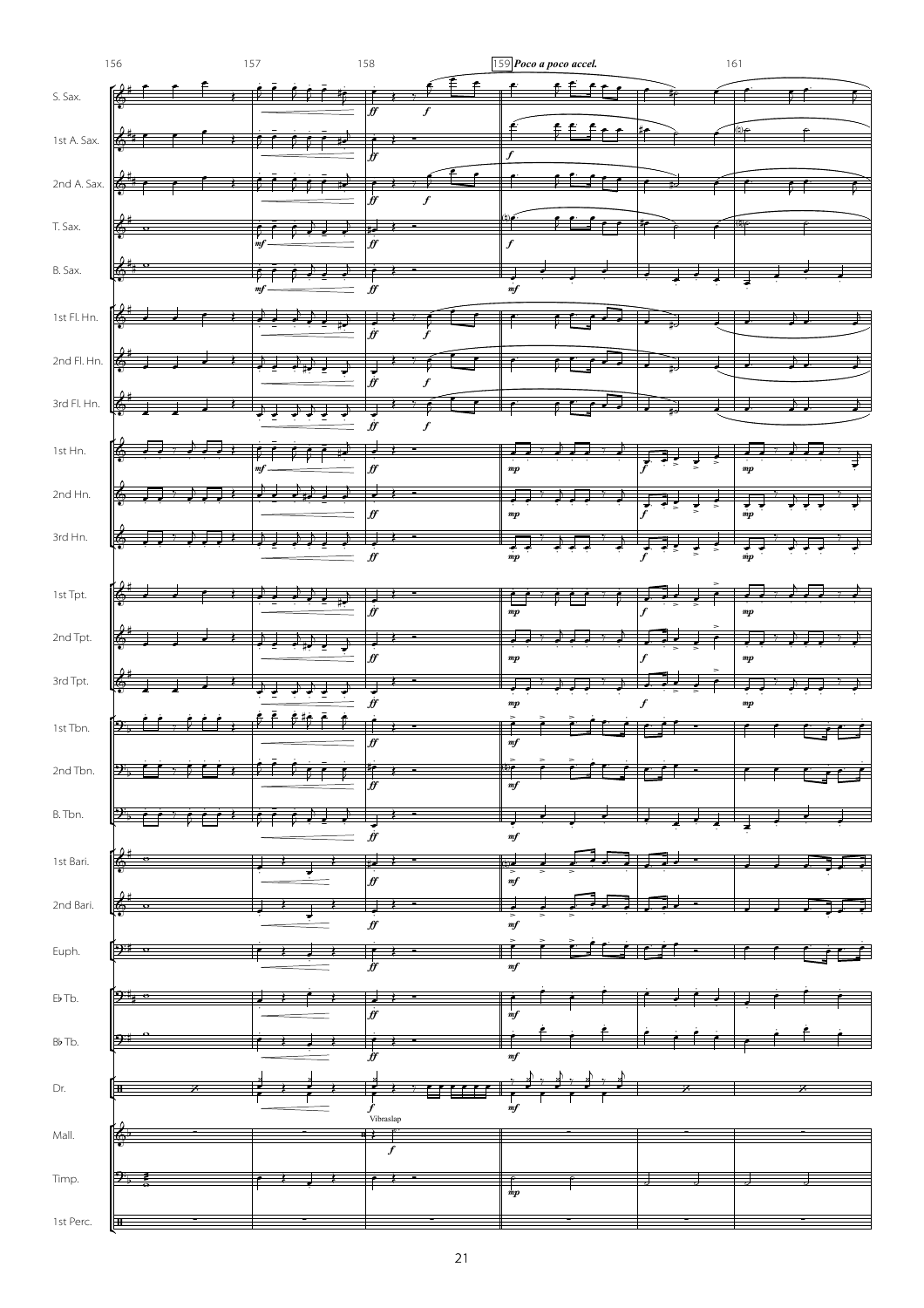|                | 162                       | 163         |   | 164 | 165                                               | $166$ 2nd time $\sqrt{2}$ = 178]  |    |          |
|----------------|---------------------------|-------------|---|-----|---------------------------------------------------|-----------------------------------|----|----------|
|                |                           |             |   |     |                                                   |                                   |    |          |
| S. Sax.        |                           |             |   |     |                                                   | ∯                                 |    |          |
|                |                           | ₽           |   |     |                                                   |                                   |    |          |
| 1st A. Sax.    | $\mathbf{6}^{\ast}$       |             |   |     |                                                   |                                   |    |          |
|                |                           |             |   |     |                                                   | ff                                |    |          |
| 2nd A. Sax.    | $\blacklozenge$           |             |   |     |                                                   |                                   |    |          |
|                |                           |             |   |     |                                                   | ff                                |    |          |
|                |                           |             |   |     |                                                   |                                   |    |          |
| T. Sax.        | $\spadesuit$              |             |   |     |                                                   |                                   |    |          |
|                |                           |             |   |     |                                                   | $m\!f$                            |    |          |
| B. Sax.        | $\frac{1}{9}$             |             |   |     |                                                   |                                   |    |          |
|                |                           |             |   |     |                                                   |                                   |    |          |
|                |                           |             |   |     |                                                   |                                   |    |          |
| $1$ st Fl. Hn. | $\frac{1}{9}$             |             |   |     |                                                   |                                   |    |          |
|                |                           |             |   |     |                                                   |                                   |    |          |
| $2$ nd Fl. Hn. | €                         |             |   |     |                                                   | ◢                                 |    |          |
|                |                           |             |   |     |                                                   | ff                                |    |          |
| 3rd Fl. Hn.    |                           |             |   |     |                                                   |                                   |    |          |
|                | 食                         |             |   |     |                                                   | ff                                |    |          |
|                |                           |             |   |     |                                                   |                                   |    |          |
| 1st Hn.        | $\overline{\bullet}$      |             |   |     |                                                   | $\overline{\circ}$                |    |          |
|                |                           |             |   |     |                                                   | $\it mf$                          |    |          |
| 2nd Hn.        | ∲                         |             |   |     |                                                   | $\circ$                           |    |          |
|                |                           |             |   |     |                                                   | $\frac{1}{m}$                     |    |          |
|                |                           |             |   |     |                                                   |                                   |    |          |
| 3rd Hn.        | ó<br>$\mathbf{r}$<br>र्   |             |   |     |                                                   | $\stackrel{\text{>}}{\text{inf}}$ |    |          |
|                | $\overrightarrow{f}$      |             |   |     |                                                   |                                   |    |          |
|                |                           |             |   |     |                                                   |                                   |    |          |
| 1st Tpt.       | 蓐                         |             |   |     |                                                   |                                   |    |          |
|                |                           | тp          |   |     |                                                   |                                   |    |          |
| 2nd Tpt.       | $\epsilon$                |             |   |     |                                                   |                                   |    |          |
|                |                           | mp          |   |     |                                                   |                                   |    |          |
| 3rd Tpt.       |                           |             |   |     |                                                   |                                   |    |          |
|                | €                         | mр          |   |     | ţ,                                                | $\frac{1}{m}f$                    |    |          |
|                |                           |             |   |     | €₽                                                |                                   |    |          |
| 1st Tbn.       | 9                         |             |   |     |                                                   |                                   |    |          |
|                |                           | $\it mp$    |   |     |                                                   | $\boldsymbol{f}$                  |    |          |
| 2nd Tbn.       | $\mathbf{P}_{\mathbf{p}}$ |             |   |     |                                                   |                                   | ≐≗ |          |
|                |                           | $_{\it mp}$ |   |     |                                                   | f                                 |    |          |
|                | 9,                        |             |   |     |                                                   |                                   |    |          |
| B. Tbn.        |                           |             |   |     |                                                   |                                   |    |          |
|                |                           |             |   |     | ≥                                                 |                                   |    |          |
| 1st Bari.      | €                         |             |   |     | ₹<br>$\overline{\phantom{a}}$<br>⊯<br>۰<br>۰<br>≏ | $\bullet$                         |    |          |
|                |                           |             |   |     |                                                   | $\it mf$                          |    |          |
| 2nd Bari.      | €                         |             |   |     |                                                   |                                   |    |          |
|                |                           |             |   |     |                                                   | $\frac{1}{\frac{2}{m}}$           |    |          |
|                |                           |             |   |     |                                                   |                                   |    |          |
| Euph.          | 91                        |             |   |     |                                                   |                                   |    | $\equiv$ |
|                |                           |             |   |     |                                                   | $\overline{\mathbf{\mathit{f}f}}$ |    |          |
| $Eb$ Tb.       | $9 -$                     |             |   |     |                                                   | ₹                                 |    |          |
|                |                           |             |   |     |                                                   | $\bar{f}$                         |    |          |
|                |                           |             |   |     |                                                   |                                   |    |          |
| Bb Tb.         | 91                        |             |   |     |                                                   |                                   |    |          |
|                |                           |             |   |     |                                                   |                                   |    |          |
| Dr.            | Œ<br>Z                    |             | z | z   |                                                   |                                   |    |          |
|                |                           |             |   |     |                                                   | $\boldsymbol{f}$                  |    |          |
|                |                           |             |   |     |                                                   | Glockenspiel                      |    |          |
| Mall.          | ∲∍                        |             |   |     |                                                   |                                   |    |          |
|                |                           |             |   |     |                                                   | $\boldsymbol{f}$                  |    |          |
| Timp.          | 9,                        |             |   |     |                                                   |                                   |    | ₹        |
|                |                           |             |   |     |                                                   | $\boldsymbol{f}$                  |    |          |
| 1st Perc.      |                           |             |   |     |                                                   | Tambourine                        |    |          |
|                | 圧                         |             |   |     |                                                   | $\overline{\mathit{mf}}$          |    |          |
|                |                           |             |   |     |                                                   |                                   |    |          |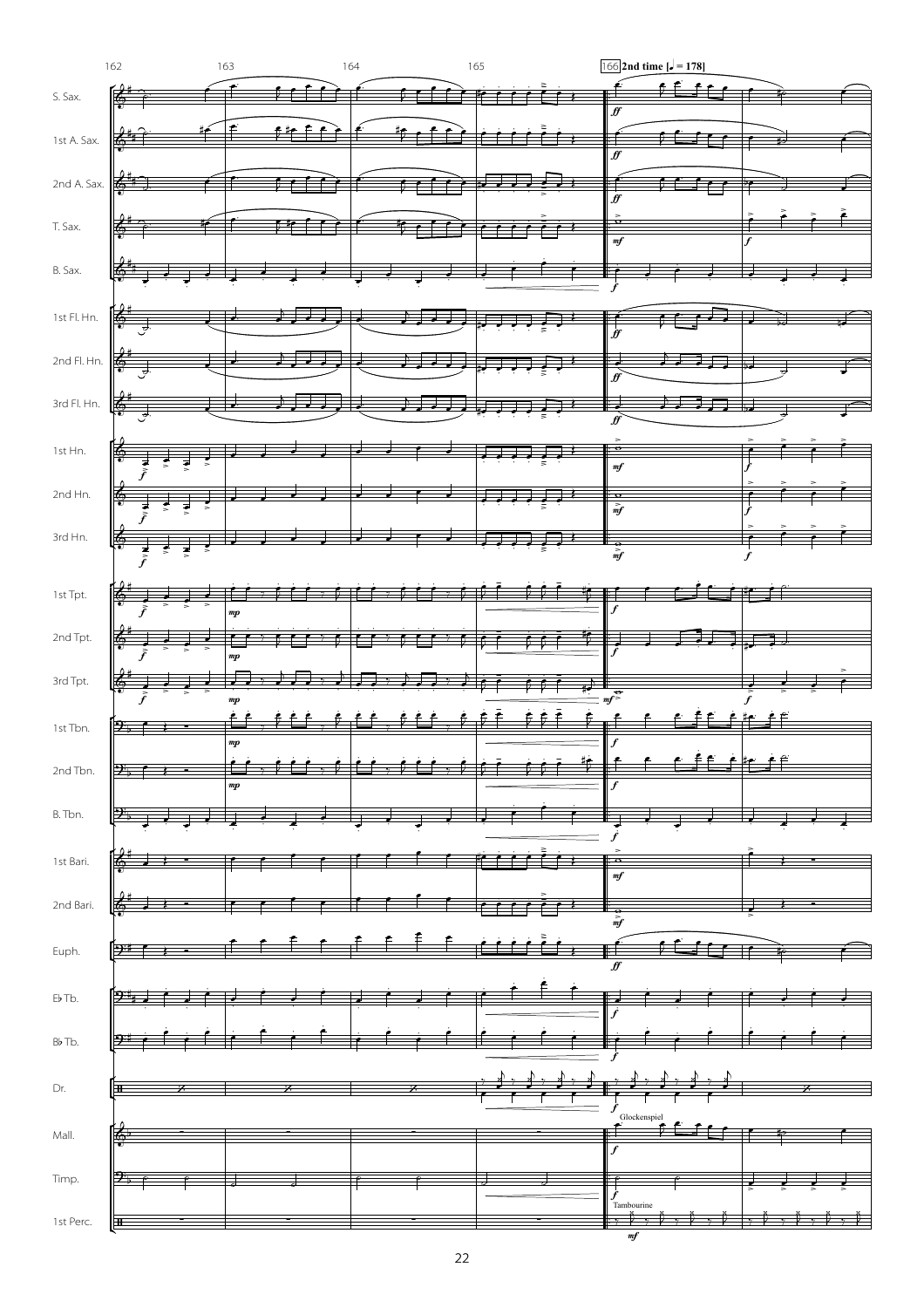|             | 168                                                               | 169                  | 170<br>171                    |                                     |                                                                       |               |                                                                                                                                                                                                                                                                                                                                                     |
|-------------|-------------------------------------------------------------------|----------------------|-------------------------------|-------------------------------------|-----------------------------------------------------------------------|---------------|-----------------------------------------------------------------------------------------------------------------------------------------------------------------------------------------------------------------------------------------------------------------------------------------------------------------------------------------------------|
| S. Sax.     |                                                                   |                      |                               |                                     |                                                                       |               |                                                                                                                                                                                                                                                                                                                                                     |
|             |                                                                   |                      |                               |                                     |                                                                       |               |                                                                                                                                                                                                                                                                                                                                                     |
|             |                                                                   |                      |                               | 梅                                   |                                                                       |               |                                                                                                                                                                                                                                                                                                                                                     |
| 1st A. Sax. |                                                                   |                      |                               |                                     |                                                                       |               | mр                                                                                                                                                                                                                                                                                                                                                  |
|             |                                                                   |                      |                               |                                     |                                                                       |               |                                                                                                                                                                                                                                                                                                                                                     |
| 2nd A. Sax. | $\bullet$                                                         |                      |                               |                                     | $\overline{a}$                                                        |               |                                                                                                                                                                                                                                                                                                                                                     |
|             |                                                                   |                      |                               |                                     |                                                                       |               |                                                                                                                                                                                                                                                                                                                                                     |
| T. Sax.     | $\phi^*$                                                          |                      |                               |                                     | $\frac{1}{2}$ $\frac{1}{2}$ $\frac{1}{2}$ $\frac{1}{2}$ $\frac{1}{2}$ |               |                                                                                                                                                                                                                                                                                                                                                     |
|             | m f                                                               |                      |                               |                                     |                                                                       |               |                                                                                                                                                                                                                                                                                                                                                     |
| B. Sax.     | 传                                                                 |                      |                               |                                     |                                                                       |               |                                                                                                                                                                                                                                                                                                                                                     |
|             |                                                                   |                      |                               |                                     |                                                                       |               | ff                                                                                                                                                                                                                                                                                                                                                  |
|             |                                                                   |                      |                               |                                     |                                                                       |               |                                                                                                                                                                                                                                                                                                                                                     |
| 1st Fl. Hn. | 6                                                                 |                      |                               |                                     |                                                                       |               |                                                                                                                                                                                                                                                                                                                                                     |
|             |                                                                   |                      |                               |                                     |                                                                       |               |                                                                                                                                                                                                                                                                                                                                                     |
| 2nd Fl. Hn. |                                                                   |                      | ⇁                             | ≠                                   |                                                                       |               |                                                                                                                                                                                                                                                                                                                                                     |
|             |                                                                   |                      |                               |                                     |                                                                       |               |                                                                                                                                                                                                                                                                                                                                                     |
| 3rd Fl. Hn. | 優                                                                 |                      |                               |                                     |                                                                       |               |                                                                                                                                                                                                                                                                                                                                                     |
|             |                                                                   |                      |                               |                                     |                                                                       |               |                                                                                                                                                                                                                                                                                                                                                     |
|             |                                                                   |                      | $\bullet$                     | $\overline{\mathbf{o}}$             |                                                                       |               |                                                                                                                                                                                                                                                                                                                                                     |
| 1st Hn.     | $\overline{\mathbb{P}}$<br>m f                                    |                      | m f                           |                                     |                                                                       |               |                                                                                                                                                                                                                                                                                                                                                     |
|             |                                                                   |                      |                               |                                     |                                                                       |               |                                                                                                                                                                                                                                                                                                                                                     |
| 2nd Hn.     | $\overline{\mathbb{P}}$<br>$\overline{\bullet}$                   |                      | $\overline{\bullet}$          | $\bullet$                           |                                                                       |               | t                                                                                                                                                                                                                                                                                                                                                   |
|             | m f                                                               |                      | $\it mf$                      |                                     |                                                                       |               |                                                                                                                                                                                                                                                                                                                                                     |
| 3rd Hn.     | ó<br>$\frac{\frac{1}{\frac{1}{\sqrt{10}}}}{\frac{1}{\sqrt{10}}}}$ |                      | $\frac{1}{m}$                 |                                     |                                                                       |               |                                                                                                                                                                                                                                                                                                                                                     |
|             |                                                                   | $\frac{1}{\epsilon}$ |                               |                                     |                                                                       |               |                                                                                                                                                                                                                                                                                                                                                     |
|             |                                                                   |                      |                               |                                     | $ 1$ .                                                                | 112.          |                                                                                                                                                                                                                                                                                                                                                     |
| 1st Tpt.    | $\overline{\bullet}$                                              |                      |                               |                                     |                                                                       |               |                                                                                                                                                                                                                                                                                                                                                     |
|             |                                                                   |                      |                               |                                     |                                                                       |               | ff                                                                                                                                                                                                                                                                                                                                                  |
| 2nd Tpt.    | €                                                                 |                      |                               |                                     | <u>.</u>                                                              |               |                                                                                                                                                                                                                                                                                                                                                     |
|             |                                                                   |                      |                               |                                     |                                                                       |               |                                                                                                                                                                                                                                                                                                                                                     |
| 3rd Tpt.    | 俸                                                                 |                      |                               |                                     |                                                                       |               |                                                                                                                                                                                                                                                                                                                                                     |
|             | $\frac{1}{\sqrt{2}}$                                              |                      |                               |                                     |                                                                       |               | İf                                                                                                                                                                                                                                                                                                                                                  |
|             | Э.                                                                |                      |                               |                                     |                                                                       |               | $\hat{\mathbb{C}}$                                                                                                                                                                                                                                                                                                                                  |
| 1st Tbn.    |                                                                   |                      |                               |                                     |                                                                       |               | 'n                                                                                                                                                                                                                                                                                                                                                  |
|             |                                                                   |                      |                               |                                     |                                                                       |               |                                                                                                                                                                                                                                                                                                                                                     |
| 2nd Tbn.    | D                                                                 |                      |                               |                                     |                                                                       |               | ff                                                                                                                                                                                                                                                                                                                                                  |
|             |                                                                   |                      |                               |                                     |                                                                       |               |                                                                                                                                                                                                                                                                                                                                                     |
| B. Tbn.     | $\mathfrak{D}_{\mathbb{R}}$                                       |                      |                               |                                     |                                                                       |               | $\widehat{\mathbb{R}}$                                                                                                                                                                                                                                                                                                                              |
|             |                                                                   |                      |                               |                                     |                                                                       |               | ∱                                                                                                                                                                                                                                                                                                                                                   |
| 1st Bari.   | 6                                                                 |                      |                               |                                     |                                                                       |               | $\sum_{i=1}^{\infty}$                                                                                                                                                                                                                                                                                                                               |
|             |                                                                   |                      | $\frac{1}{m}$                 | $\mathbf{S}$                        |                                                                       |               | Ĥ                                                                                                                                                                                                                                                                                                                                                   |
| 2nd Bari.   | €                                                                 |                      |                               |                                     |                                                                       |               | $\hat{\mathbb{P}}$                                                                                                                                                                                                                                                                                                                                  |
|             |                                                                   |                      | $\overline{\mathcal{F}_{mf}}$ |                                     |                                                                       |               | İf                                                                                                                                                                                                                                                                                                                                                  |
|             |                                                                   |                      | €<br>ĦĦ                       |                                     |                                                                       |               | $\begin{picture}(220,20) \put(0,0){\line(1,0){10}} \put(15,0){\line(1,0){10}} \put(15,0){\line(1,0){10}} \put(15,0){\line(1,0){10}} \put(15,0){\line(1,0){10}} \put(15,0){\line(1,0){10}} \put(15,0){\line(1,0){10}} \put(15,0){\line(1,0){10}} \put(15,0){\line(1,0){10}} \put(15,0){\line(1,0){10}} \put(15,0){\line(1,0){10}} \put(15,0){\line($ |
| Euph.       |                                                                   |                      |                               |                                     |                                                                       |               |                                                                                                                                                                                                                                                                                                                                                     |
|             |                                                                   |                      |                               |                                     |                                                                       |               |                                                                                                                                                                                                                                                                                                                                                     |
| Eb Tb.      | $9+$                                                              |                      |                               |                                     |                                                                       |               | $\hat{\cdot}$<br>♪<br>₹                                                                                                                                                                                                                                                                                                                             |
|             |                                                                   |                      |                               |                                     |                                                                       |               | Ĥ                                                                                                                                                                                                                                                                                                                                                   |
| Bb Tb.      | 91                                                                |                      |                               |                                     |                                                                       |               | G<br>$\overline{\cdot}$                                                                                                                                                                                                                                                                                                                             |
|             |                                                                   |                      |                               |                                     |                                                                       |               |                                                                                                                                                                                                                                                                                                                                                     |
|             |                                                                   |                      |                               |                                     |                                                                       |               | €                                                                                                                                                                                                                                                                                                                                                   |
| Dr.         | H                                                                 |                      |                               |                                     |                                                                       |               |                                                                                                                                                                                                                                                                                                                                                     |
|             |                                                                   |                      |                               |                                     |                                                                       |               | ⌒                                                                                                                                                                                                                                                                                                                                                   |
| Mall.       | $\phi$                                                            |                      |                               |                                     | ₩                                                                     |               | $\leftarrow$                                                                                                                                                                                                                                                                                                                                        |
|             |                                                                   |                      |                               |                                     |                                                                       |               |                                                                                                                                                                                                                                                                                                                                                     |
| Timp.       | 9,                                                                |                      |                               |                                     |                                                                       | ž             | $\hat{\hat{}}$                                                                                                                                                                                                                                                                                                                                      |
|             |                                                                   |                      |                               |                                     |                                                                       |               | $\frac{\epsilon}{f}$                                                                                                                                                                                                                                                                                                                                |
| 1st Perc.   | 표                                                                 |                      | 1 7 7 7 7 7                   | , P   , P , P , P , P   , P , P , P |                                                                       | $\rightarrow$ | $\hat{r}$                                                                                                                                                                                                                                                                                                                                           |
|             |                                                                   |                      |                               |                                     |                                                                       |               |                                                                                                                                                                                                                                                                                                                                                     |